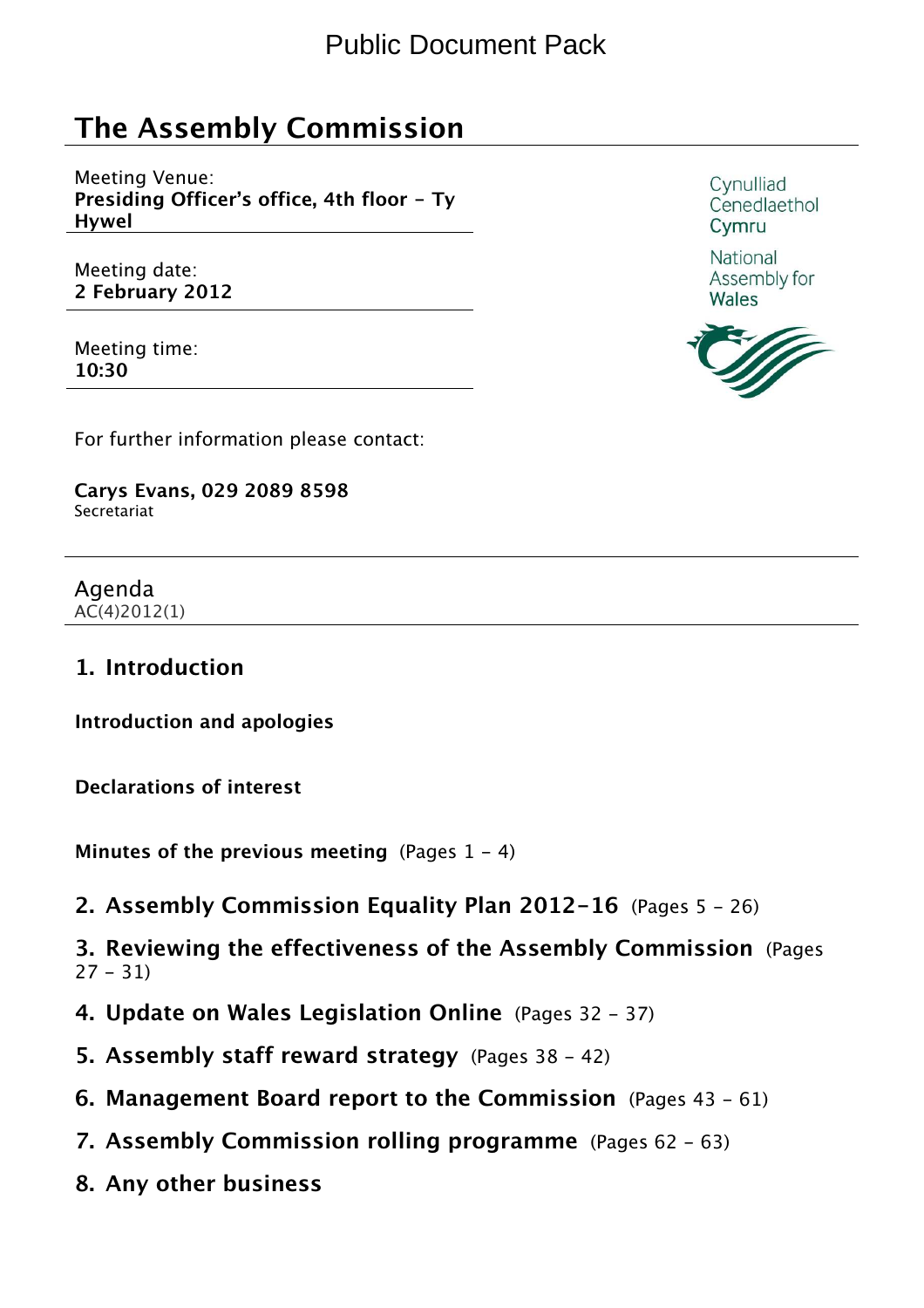# Agenda Item 1c

# The Assembly Commission

| Meeting Venue: | Presiding Officer's office, 4th floor - Ty<br><b>Hywel</b> | Cynulliad<br>Cenedlaethol<br>Cymru |
|----------------|------------------------------------------------------------|------------------------------------|
| Meeting date:  | Thursday, 24 November 2011                                 | National<br>Assembly for<br>Wales  |
| Meeting time:  | $09: -11:30$                                               |                                    |

#### Minutes: AC(4)2011(6)

| <b>Committee Members:</b> | <b>Rosemary Butler (Chair)</b><br><b>Peter Black</b><br><b>Angela Burns</b><br><b>Sandy Mewies</b><br><b>Rhodri Glyn Thomas</b> |
|---------------------------|---------------------------------------------------------------------------------------------------------------------------------|
| Officials present:        | Claire Clancy, Chief Executive & Clerk of the Assembly<br>(Official)                                                            |
|                           | Adrian Crompton, Director of Assembly Business<br>(Official)                                                                    |
|                           | Dianne Bevan, Chief Operating Officer (Official)                                                                                |
|                           | Keith Bush, Director of Legal Services (Official)                                                                               |
|                           | Craig Stephenson, Principal Private Secretary to the<br><b>Presiding Officer (Official)</b>                                     |
|                           | Carys Evans, Principal Commission Secretary (Official)                                                                          |
|                           | Non Gwilym (Official)                                                                                                           |
|                           | Brian Davidge, Head of ICT and Broadcasting (Official)                                                                          |
|                           |                                                                                                                                 |

Others in attendance: Tim Knighton, Independent Adviser

# 1. Introduction

1(i) Introduction and apologies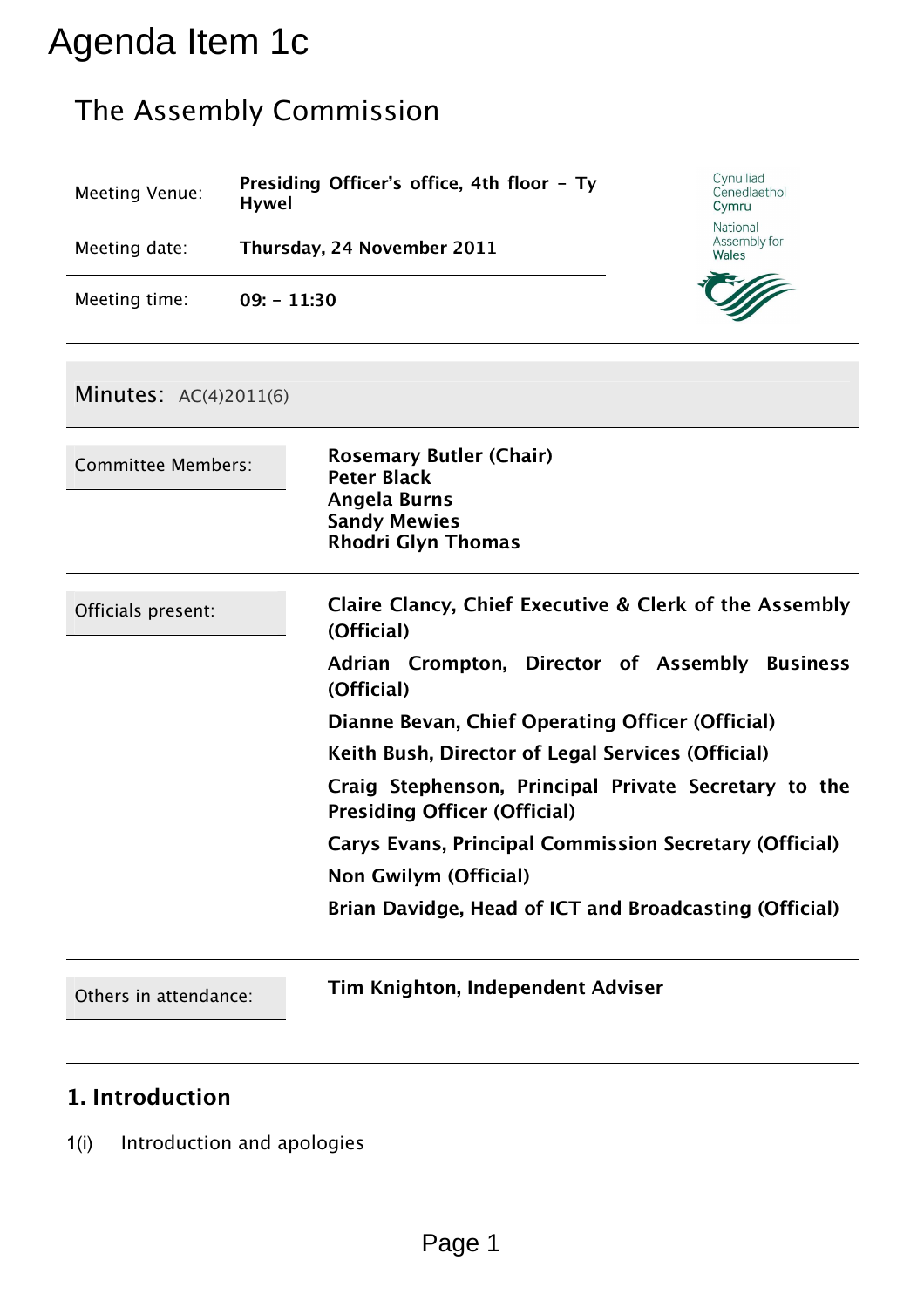It was noted that the Commission's budget was agreed by the Assembly on 16 November 2011. Angela Burns AM was thanked for leading the work on the budget and presenting it effectively to the Assembly.

1(ii) Declarations of interest

There were no declarations of interest.

1(iii) Minutes of the previous meeting

The minutes were formally agreed.

### 2. Bilingual Services

At its meeting on 14 July 2011, the Commission agreed to consult on a draft National Assembly for Wales (Official Languages) Bill and Bilingual Services Scheme and to provide a translated Record of Plenary Proceedings subject to a sustainable arrangement being found at reasonable cost.

Following the pre-legislative public consultation, officials had analysed the responses, which related to both the draft Bill and Scheme. Respondents had suggested a number of revisions to both the Bill and Scheme. The effort made to encourage participation in the consultation was noted and the responses were welcomed by the Commission.

The Commission decided that a duty to provide a fully bilingual Record of Plenary Proceedings would not be included on the face of the Bill. The other proposed revisions to the draft Bill were agreed. The Commission considered the possible revisions to the Scheme and made a number of suggestions which they asked officials to reflect in the revised draft.

Consideration was given to the comments made during the consultation in relation to the Record, and to investigations undertaken into the latest technological developments to assist with translation services.

The Commission decided that from January 2012, the written record of plenary proceedings would be published, within five working days, with English language contributions translated into Welsh and vice versa. This would be achieved using a combination of machine translation and proof reading, with in-house control and editing to ensure that the published Record met the Assembly's existing standards in terms of style, consistency and quality. Precise cost would depend on a range of factors including the speed at which technological advance increases the accuracy of machine translation but would, in any case, not exceed £95,000 per annum.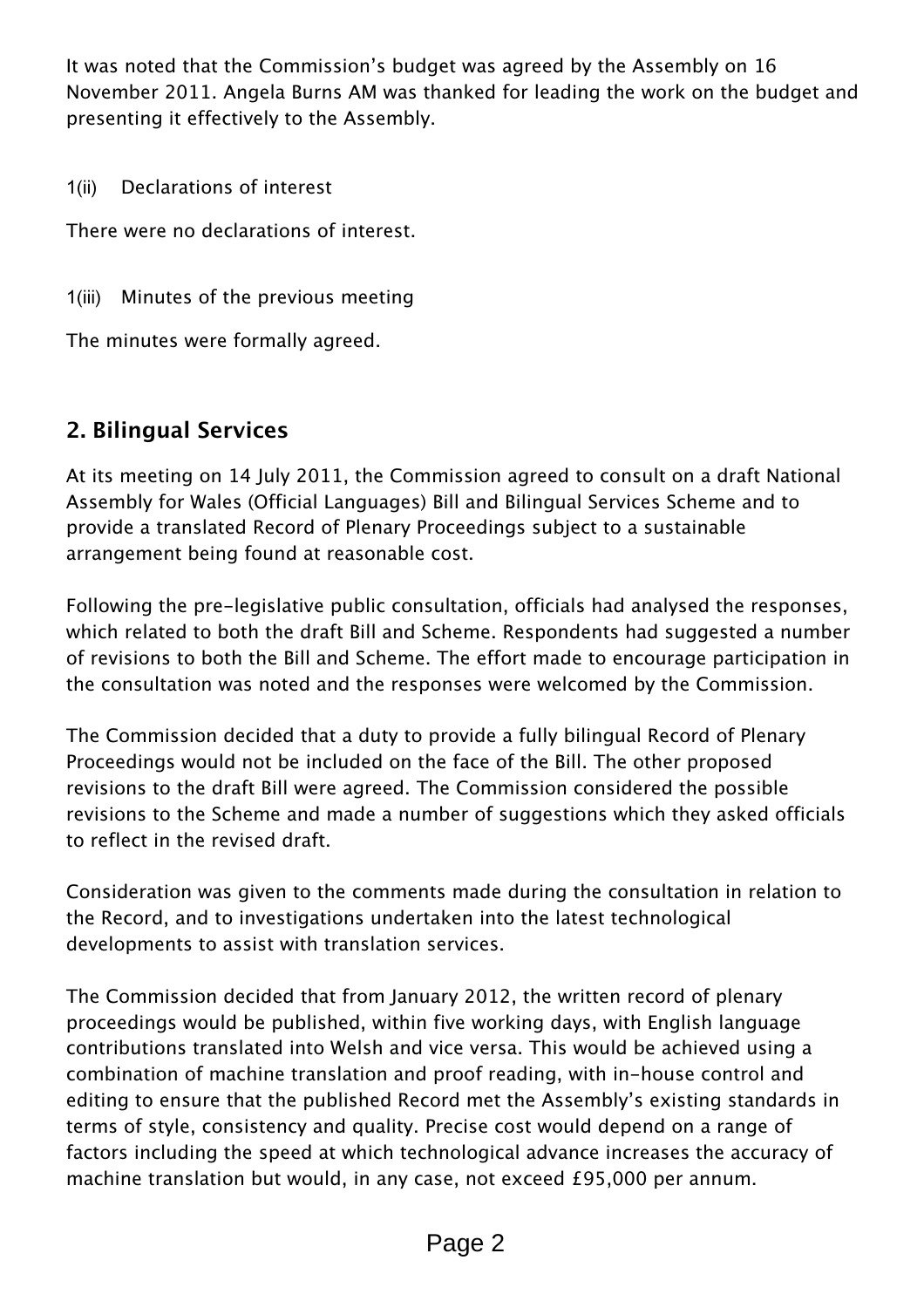The revised draft Bill, supporting Explanatory Memorandum, and proposed Scheme would be introduced in January 2012.

Rhodri Glyn Thomas AM was authorised by the Commission to be the Member in Charge of the Bill. Commissioners thanked Rhodri Glyn Thomas AM and officials for the work undertaken to date. Rhodri Glyn Thomas AM also thanked the Welsh Language Board for the assistance it had provided.

Action: Rhodri Glyn Thomas AM to finalise any pre-introduction amendments to the Bill and Scheme in consultation with Angela Burns AM, who will be responsible for ensuring relevant financial provisions are included in the accompanying Explanatory Memorandum.

# 3. Carbon Management Strategy Update

In November 2009 the last Commission agreed a Carbon Management strategy. This included an ambition to reduce annual emissions by 8 per cent for energy and 3 per cent annual for business travel, and to achieve carbon neutrality by 2015.

The Commission welcomed the 11.1 per cent reduction in energy emissions that had achieved in Year 2 across the Assembly estate, equating to savings of 182 tonnes of carbon and £50,000 in costs. Overall, emissions have been reduced by 19 per cent against a target of 40 per cent by 2015.

Commissioners noted the good progress to date and reaffirmed its commitment to the Carbon Management strategy in order to maintain the Assembly's status as a leading parliamentary body on sustainability issues, and agreed in principle to proceed with a pilot project to replace the windows in Tŷ Hywel with better designed, part-automated models to support efficient natural ventilation.

Action: Officials to develop a detailed costing of the pilot project for approval by Management Board.

# 4. ICT Future Service Provision

ICT services at the Assembly are currently provided by Atos under the Merlin contract, which will expire in 2014. The Assembly has no direct contractual relationship with Atos, with services instead provided under a Memorandum of Understanding signed by the Commission and Welsh Ministers at separation in 2007. Following the UNO project, which created an independent ICT platform, the Assembly's ICT systems are no longer integrated with those of the Welsh Government, giving the Assembly greater choice in terms of its future ICT provision.

The Commission endorsed the vision for the future delivery of ICT services, and the range of models by which these services might be delivered. It was agreed that officials would continue to explore the agreed options.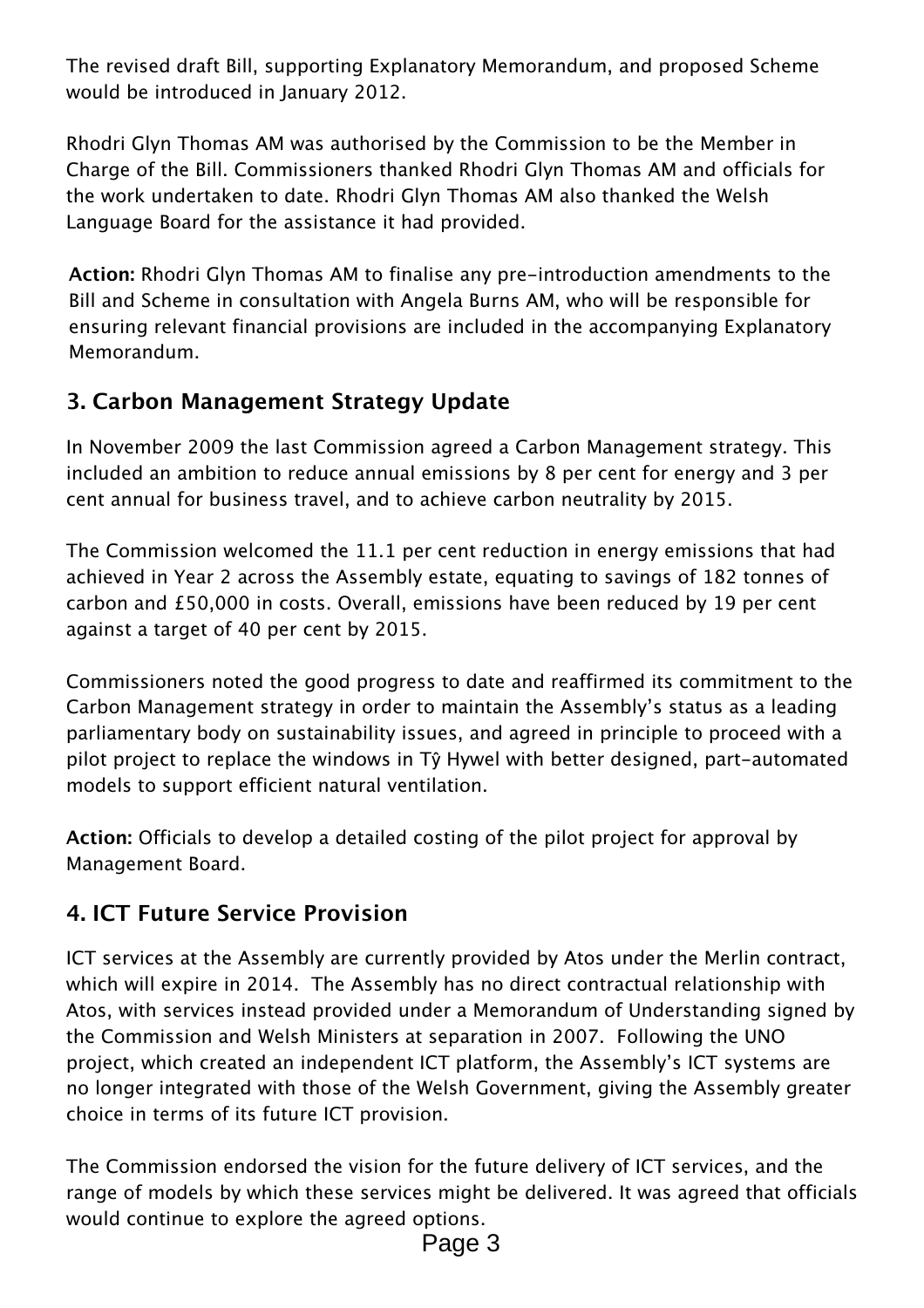### 5. Supplementary Budget 2011-12

In its budget for 2011-12, the Commission included separate funds relating to election costs, but made it clear that any excess would be returned to the Welsh block through a supplementary budget.

The Assembly Members' budget included £3.460m, based on an estimated turnover of 30 Members at an average cost of £115k per Member, and the Assembly Services budget included £0.655m. These budget allocations were ringfenced for costs relating to the election. It was noted that actual turnover of 23 Members had resulted in an underspend of £1.8m against the Assembly Members' budget, and of £0.2m against the Assembly Services budget.

The Commission agreed that £2.0m would be returned to the Welsh block through a supplementary budget motion.

### 6. Portfolio Holder Updates

Commissioners provided an update on activities within their portfolios. Sandy Mewies AM, Commissioner with responsibility for equalities, said that she would be working with the Equalities Team on the development of the Commission's equalities scheme and the Access Fund for Members.

All Commissioners commented on the feedback they had received from Members and their staff in relation to ICT problems and agreed that it was not acceptable that the problems had persisted over such a lengthy period. Peter Black explained that a meeting had been held at senior level with BT who had given assurances that the broadband problems, which had been UK-wide, would be resolved within about 10 days. Other problems should be resolved once the move to UNO Version 2 (V2) had been completed for everyone, with subsequent fixes for the casework system. If problems remain following these solutions, officials were asked to escalate the complaint, working with the Welsh Government.

# 7. Assembly Commission Rolling Programme

The rolling programme was noted.

### 8. Any Other Business

There was no other business.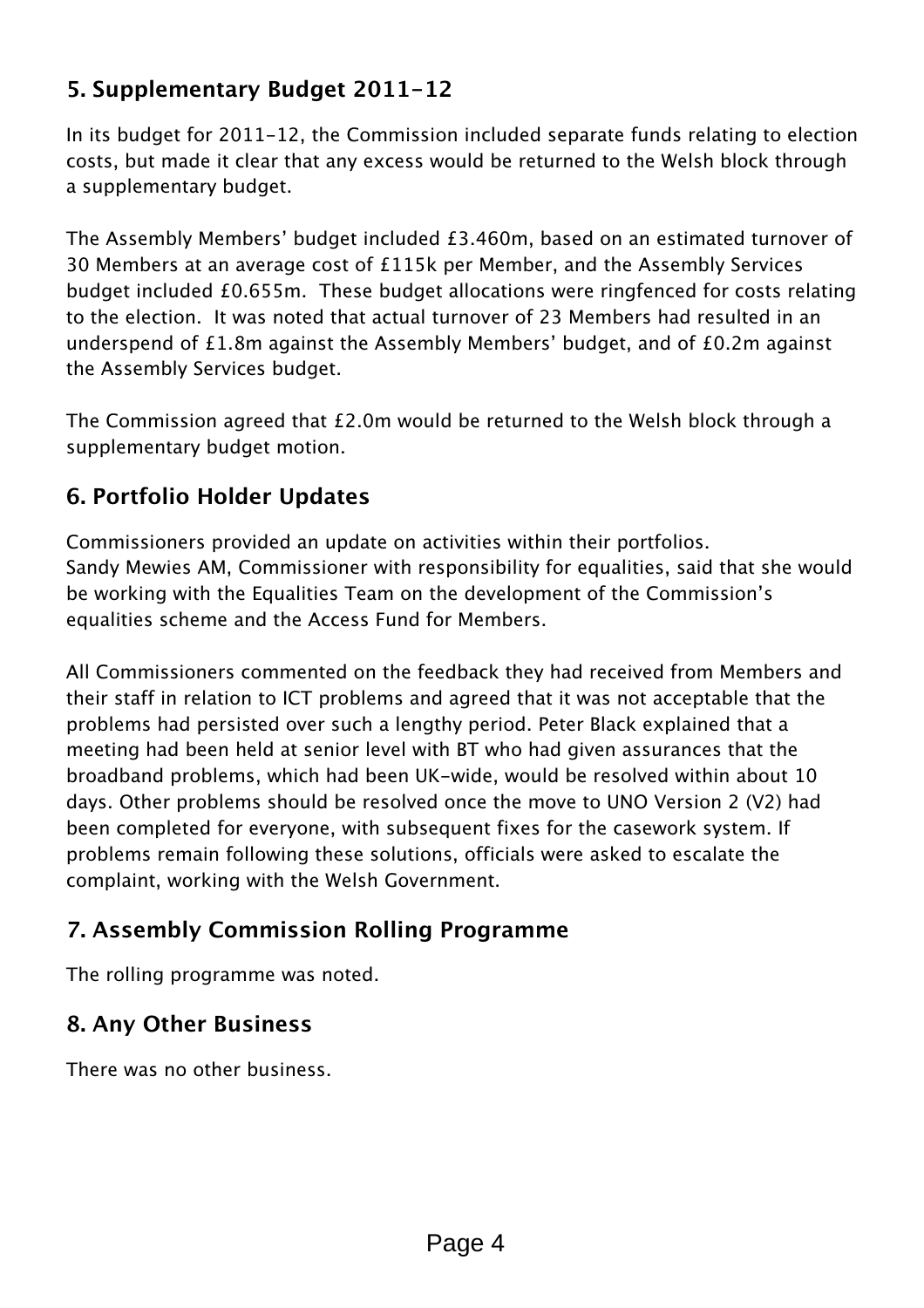# Comisiwn y Cynulliad Assembly Commission Agenda Item 2

Cynulliad Cenedlaethol Cymru National

Assembly for Wales

AC(4)2012(1) Paper 2 part 1

Date: *Thursday 2 February* Time: *10:30-12:30* Venue: *Presiding Officer's office* Author name and contact number: *Ross Davies, ext 8197* 

# Assembly Commission's Equality Plan 2012-16

#### 1.0 Purpose and summary

- *1.1 In line with the Equality Act 2010, the Assembly Commission must publish equality objectives by April 2012. The Equality Team has worked with colleagues across the organisation to develop the attached Equality Plan 2012-16.*
- *1.2 The Plan covers our legal duties in relation to equality, our corporate ethos, roles and responsibilities, our priority objectives, consultation methodology and an action plan. The Assembly has worked hard to embed equality in our work. While many of the actions in the plan are new, others build upon current good practice. The plan is attached as Annex A.*
- *1.3 The Equality Team will be responsible for supporting and monitoring the progress of the actions outlined in the Plan. Services across the organisation will be asked to provide evidence of how they are taking forward actions. This will inform the Annual Equality Report which will be produced each April for scrutiny by the Assembly Commission.*

#### 2.0 Recommendations

*2.1 The Assembly Commission is asked to comment on and agree the Equality Plan 2012-16.* 

#### 3.0 Consultation

*3.1 Throughout October and November 2011, the Equality Team produced surveys and held focus groups in order to gather feedback from Assembly Members, Assembly Member Support Staff, Assembly Commission staff, contracted staff and the public. A number of focus groups were held across Wales with diverse groups. Further details of the consultation work that was undertaken is available in the Plan.*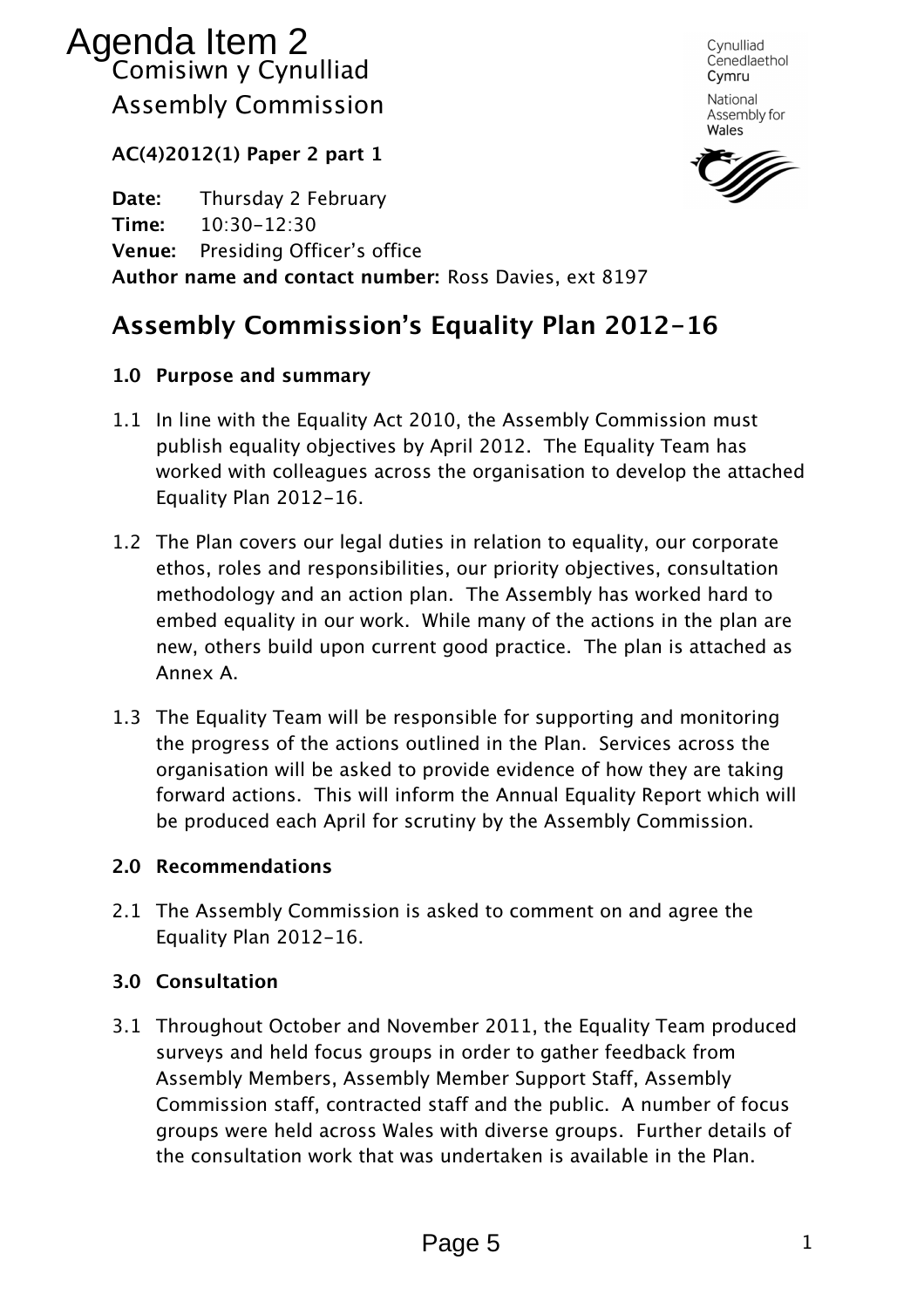# AC(4)2012(1) Paper 2 part 1

Assembly Commission's Equality Plan 2012-16

#### 4.0 Discussion

- 4.1 Under the Equality Act 2010, the Assembly Commission is a nondevolved public body. This means that as an organisation, we have responsibilities under the Public Sector Equality Duties set by the UK Government, as opposed to those set by the Welsh Government. However, where we deem it appropriate, such as the duty to produce an Equality Plan, we will act in accordance with the more prescriptive Public Sector Equality Duties set by the Welsh Government.
- 4.2 It is worth noting that equality issues are also covered within Chapter 9 of the Determination on Members' Pay and Allowances. The Remuneration Board commissioned the Assembly's Equality Team to undertake an equality impact screening when the Determination was developed and we would anticipate we will continue to support the Board in this way.

#### 5.0 Risk assessment

- 5.1 If the Assembly Commission did not publish an Equality Plan with objectives by April 2012 we would be at risk of non-compliance with the Public Sector Equality Duty under the Equality Act 2010.
- 5.2 The Assembly would be likely to face reputational risks if a plan were not published by the April deadline.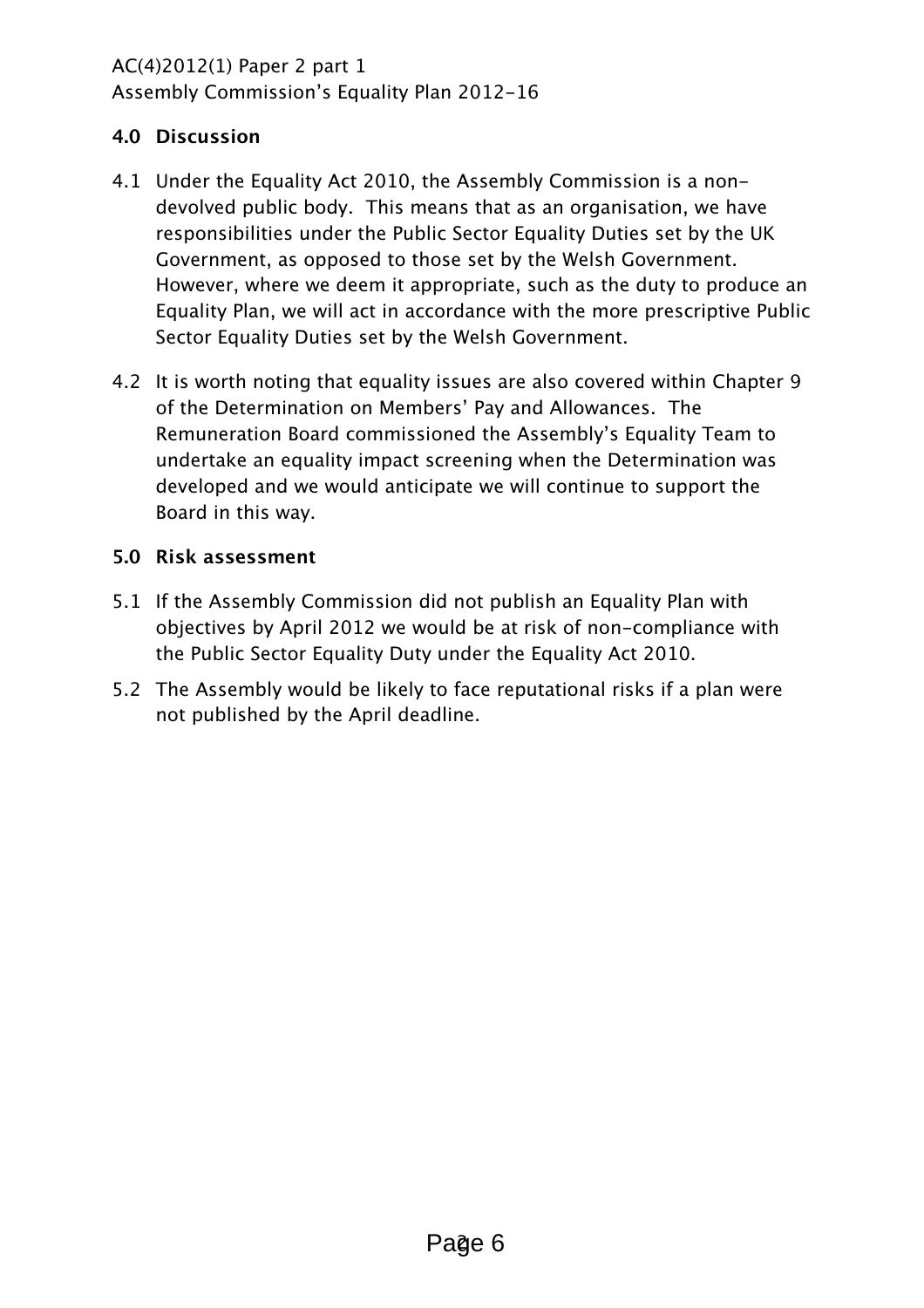This paper has been deemed not suitable for publication in line with the Commission's rules for conduct of business.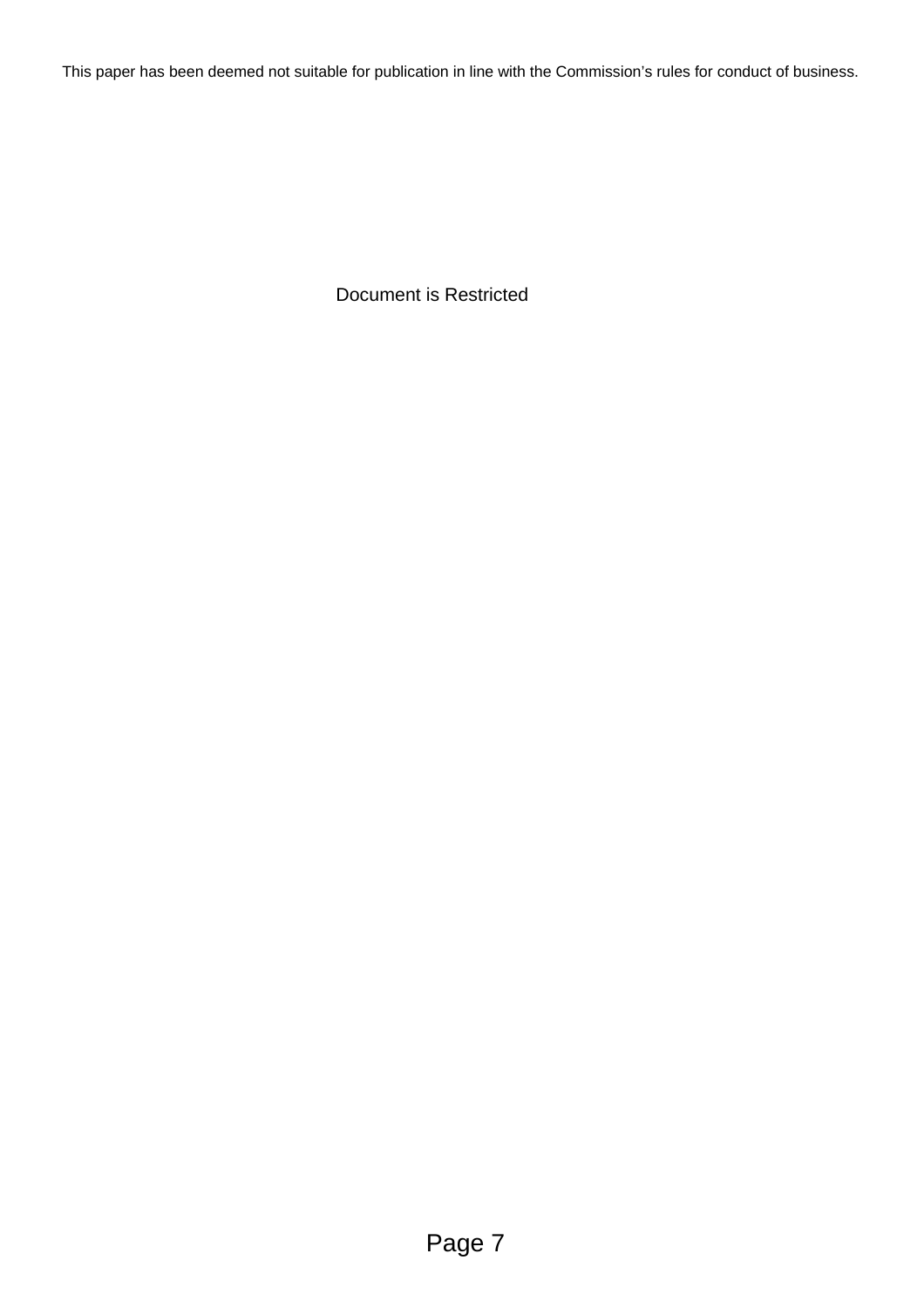# Comisiwn y Cynulliad Assembly Commission Agenda Item 3

Cynulliad Cenedlaethol Cymru

National Assembly for Wales

AC(4)2012(1) (Paper 3 Part 1) Reviewing the effectiveness of the Commission

Date: *Thursday 2 February 2012*  Time: *10:30-12:30*  Venue: *Presiding Officer's office*  Author name and contact number: *Ian Summers, ext 1824* 

# Reviewing the effectiveness of the Assembly Commission

- 1.0 Purpose and summary of issues
- *1.1 The new Governance Principles and Supporting Provisions, agreed by the Commission last June, commit the Commission to evaluating its own effectiveness from time to time (that is the effectiveness of the Commission as a body as opposed to the organisation which the Commission oversees). The Commission agreed to undertake the first formal evaluation after about twelve months.*
- *1.2 The purpose of this paper is to seek the Commission's agreement for the timescale of the first evaluation and to initiate a discussion on the proposed methodology.*
- *1.3 From the current financial year (2011-12), the Commission's annual report and accounts will have to contain a "Governance Statement" which, amongst other things, will describe the work of the Commission and senior management. It will also need to provide information on the effectiveness of the Commission itself.*

#### 2.0 Recommendations

- *2.1 The Commission is invited to:* 
	- *i. agree that its first evaluation should take place in November or December 2012;*
	- *ii. agree the outline methodology for the evaluation stated in this paper (paragraphs 3.4 to 3.8 below) and ask officials to work up more detailed proposals in collaboration with the independent advisers; and*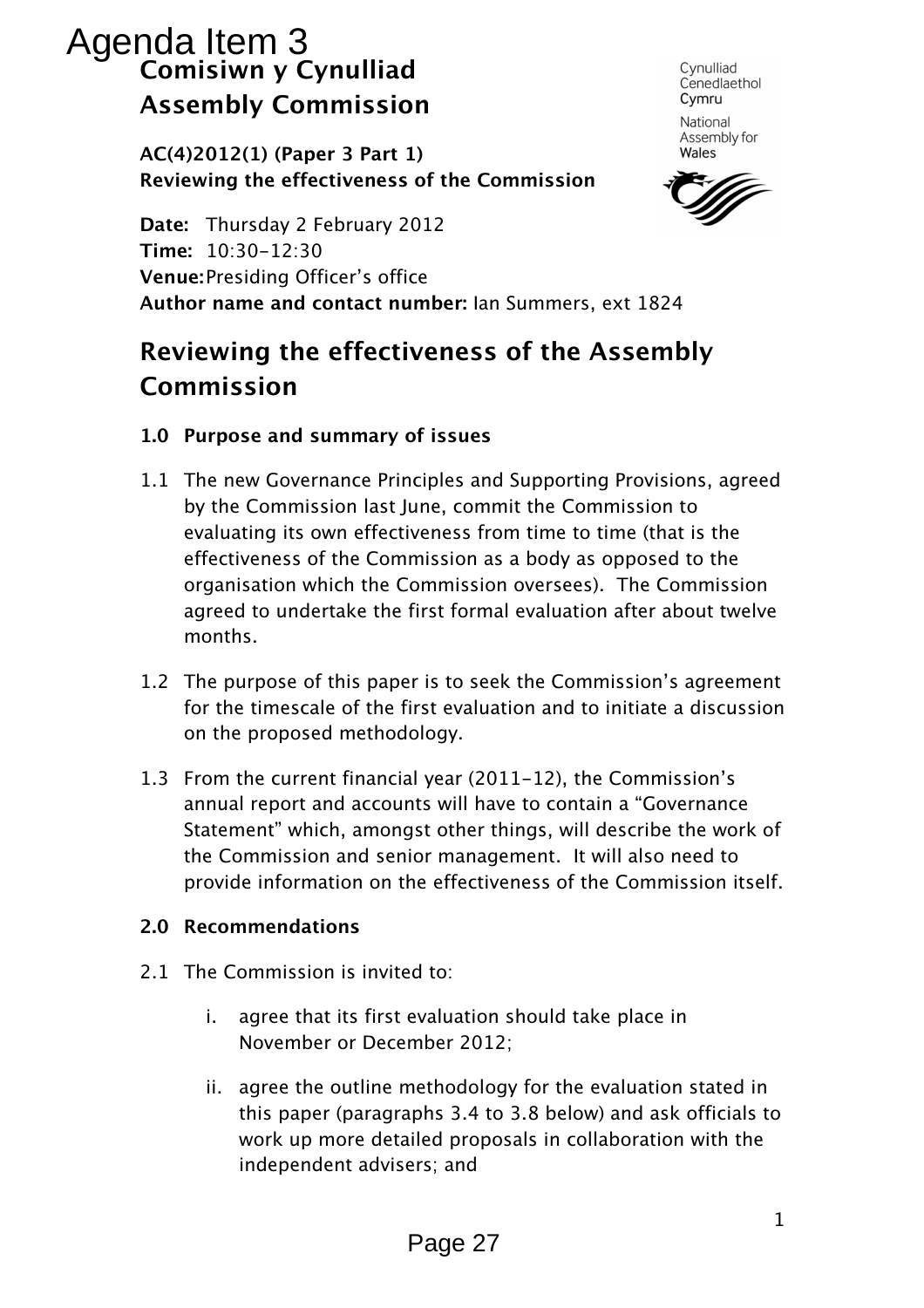#### *AC(4)2012(1) (Paper 3 Part 1)*

*Reviewing the effectiveness of the Commission* 

*iii. note that (i) and (ii) above will need to be summarised in the Governance Statement to be published with the 2011-12 accounts.* 

#### 3.0 Discussion

#### Timing

*3.1 The Commission will almost certainly need to devote time in the late summer and early autumn of 2012 to its 2013-14 budget. It might therefore be most productive for a substantive discussion on the evaluation of effectiveness to take place in November or December 2012. This timetable would mean that the Assembly's reaction to the Commission's budget could be taken into account as part of the evaluation.* 

#### Methodology

- *3.2 The evaluation would focus on the role and responsibilities of the Assembly Commission as the governing board for the organisation and on the interface between the Commission and Assembly Members and staff.*
- *3.3 The key responsibilities of the Commission as a board are to:* 
	- *i. provide the organisation with leadership and clear strategic direction, acting corporately in the interest of the Assembly as a whole;*
	- *ii. request appropriate financial resources from the Assembly to discharge the Commission's statutory functions and*  deliver its strategic objectives<sup>1</sup>;
	- iii. hold the Chief Executive and senior management to account *for delivery of the strategy and the running of the organisation;*

 $1$  Once the resources have been authorised by the Assembly, it is the Chief Executive's duty, as the Commission's Principal Accounting Officer, to ensure that they are used in a regular and proper manner and having regard to the need to secure value for money. She is personally accountable to the Assembly and to the PAC in particular in respect of this duty.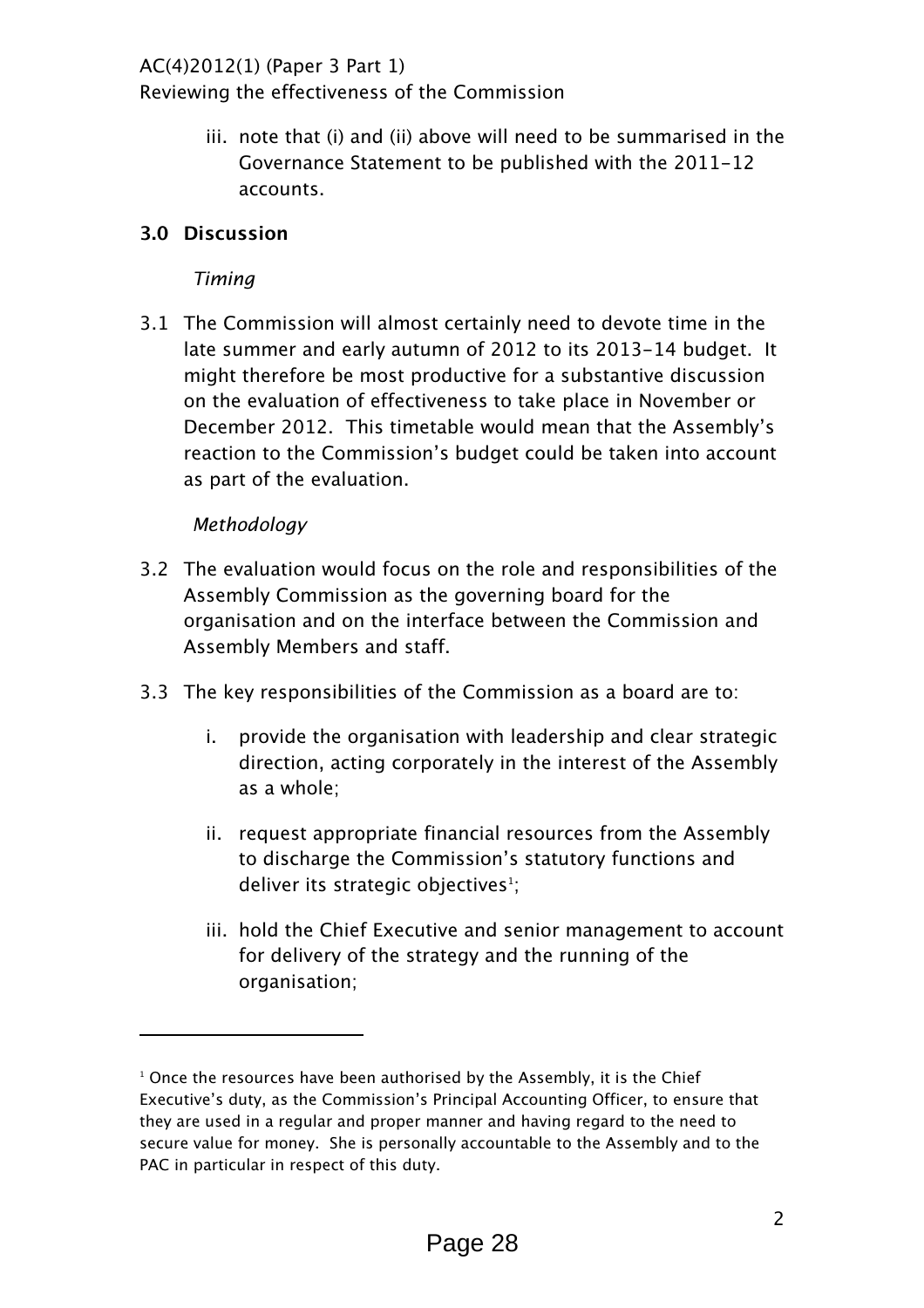#### *AC(4)2012(1) (Paper 3 Part 1)*

*Reviewing the effectiveness of the Commission* 

- *iv. ensure that clear lines of communication between the Commission and Assembly Members exist and are operating effectively – Members are the Commission's key stakeholders and therefore should be made aware of the Commission's key decisions and the reasons for them, and should also have a clear route for expressing their views and concerns; and*
- *v. account to the Assembly for their stewardship of the organisation.*
- *3.4 Annex A gives some examples of questions that could be addressed as part of the evaluation of the Commission's discharge of the above responsibilities. The list is not exhaustive, and will require consideration by the Commission and officials. It is probable that different questions will be appropriate for different stakeholders.*
- *3.5 In terms of methodology, it is suggested that the Commission undertake a self-analysis, drawing evidence from the following sources:* 
	- *i. a short questionnaire completed by Commissioners, independent advisers, and a sample of Members and other stakeholders, including the Remuneration Board and staff (with questions tailored to each audience);*
	- *ii. review of correspondence with Members, Commission communications to and from Members, and oral and written Assembly questions to the Commission; and*
	- *iii. review of relevant media coverage, correspondence from the public and Freedom of Information requests.*
- *3.6 To be credible, the evaluation would need to be objective. One way of achieving this would be to engage external consultants to devise the questionnaire, collate the evidence and write a short evaluation report. However, in the present financial climate, this may not be seen as a good use of resources. An alternative would be to ask Ian Summers to agree the specific approach, review the evidence and present the findings and conclusions to the Commission.*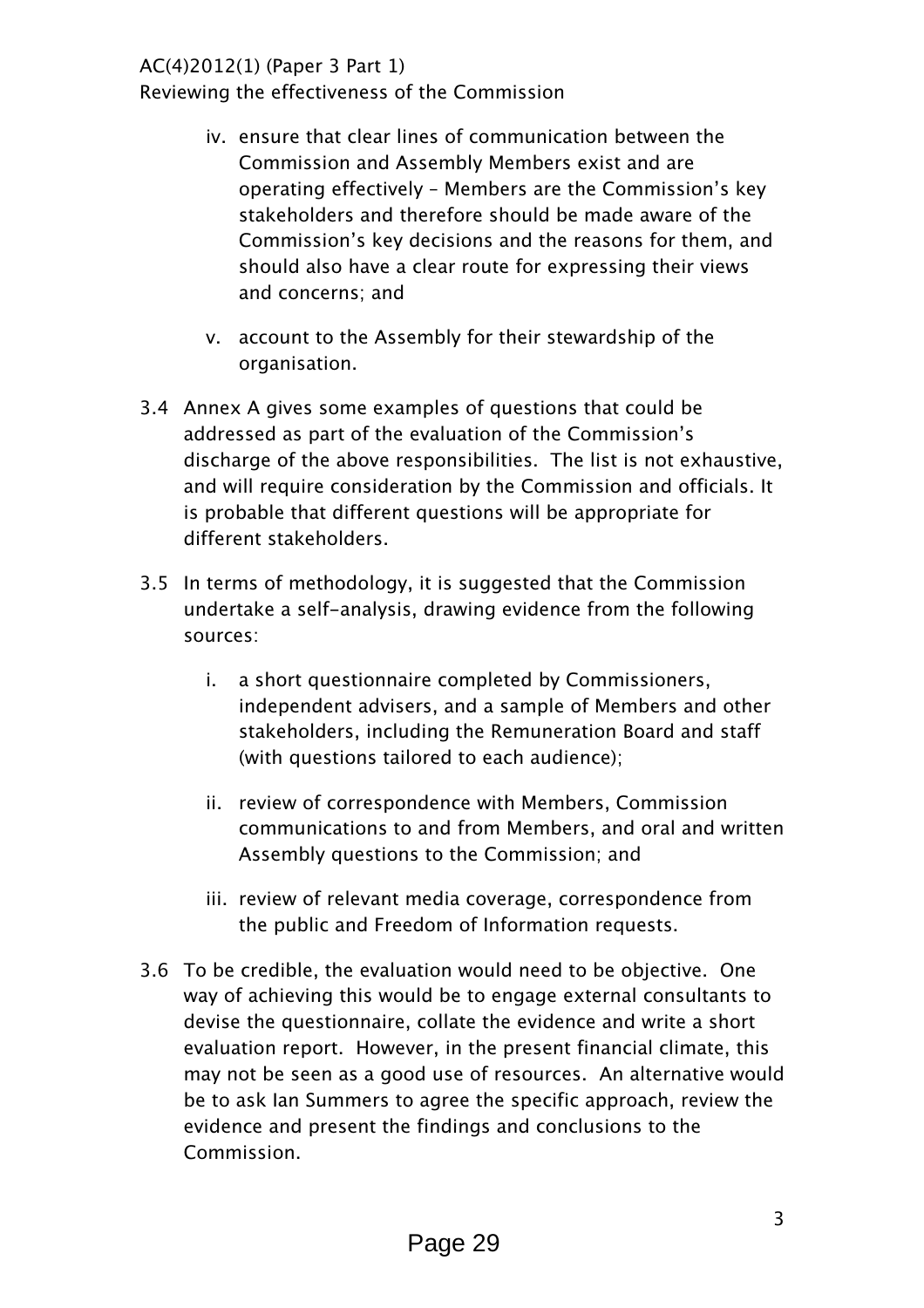#### Examples of questions that could be addressed as part of the evaluation of the effectiveness of the Commission

- *(i) Has the Commission agreed a strategy that includes clear strategic aims and objectives?*
- *(ii) Is it clear how "success" against those aims and objectives will be measured?*
- *(iii) Have the Commissioners acted corporately in the interests of the Assembly as a whole, including supporting collective decisions?*
- *(iv) Has the Commission contributed to the identification and management of key strategic risks for the organisation including giving its views on "risk appetite"?*
- *(v) Has the Commission provided clear direction and effective challenge to senior management?*
- *(vi) Has the Commission fully examined and considered spending plans submitted by senior management as a prelude to agreeing the budget to be submitted to the Assembly?*
- *(vii) Does the Commission receive and question reports on financial outturn compared with budget?*
- *(viii) Have the independent advisers effectively supported the Commission by providing robust, objective and constructive challenge?*
- *(ix) Has the Commission been effective in focusing its attention on key strategic issues rather than getting tied up with relatively minor operational matters?*
- *(x) Have Commissioners responded appropriately and effectively to queries from Assembly Members, including written and oral Assembly questions and other correspondence?*
- *(xi) To what extent has the work and approach of Assembly staff been successfully aligned with the objectives of the Commission?*
- *(xii) Do Assembly Members have a clear view of the Commission's strategic direction and the reasons for key decisions affecting them as stakeholders?*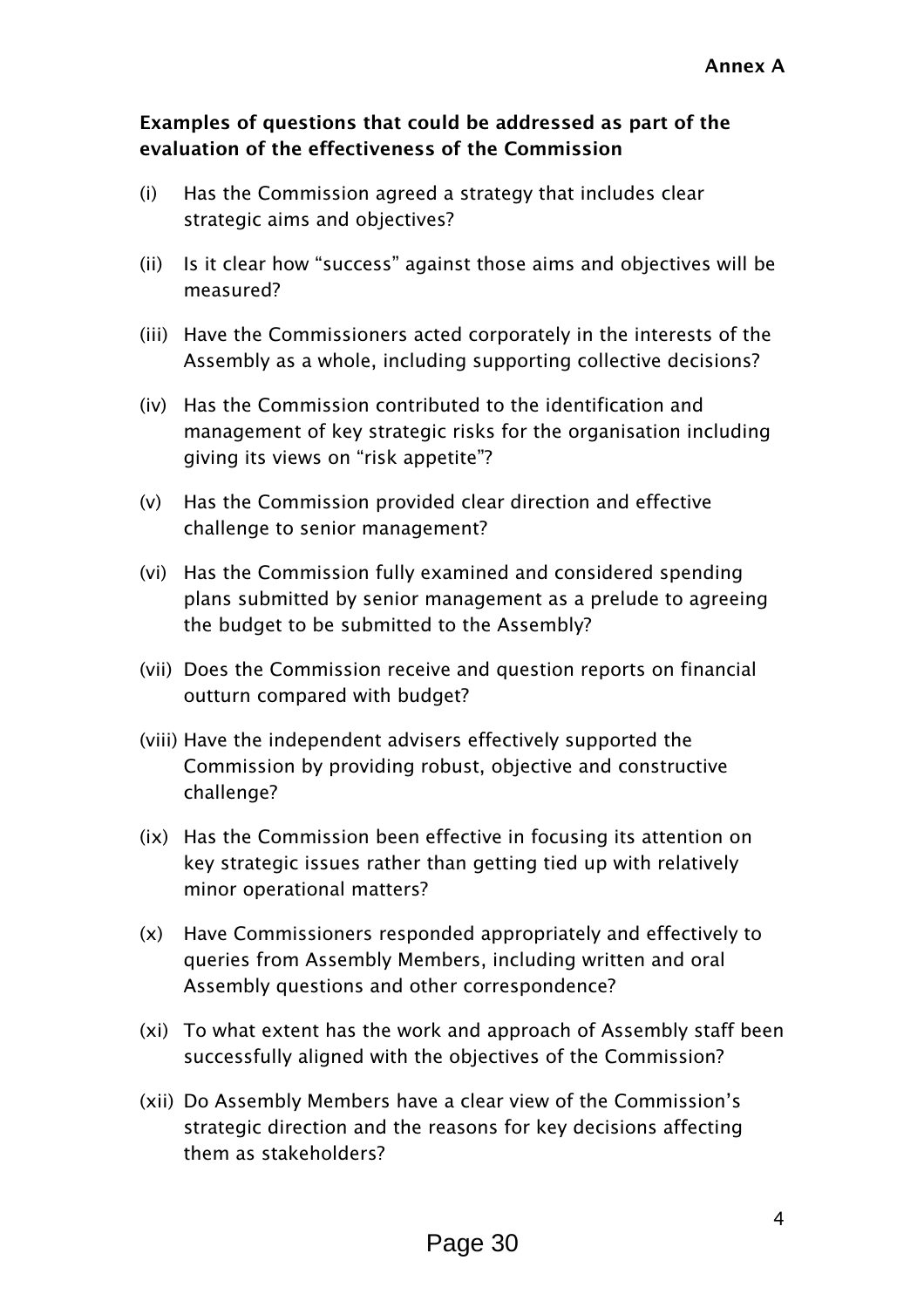- *(xiii) Have the channels of communication between the Commission/senior management and Assembly Members operated effectively?*
- *(xiv) Is the Commission properly supported in its work by the senior management, the Principal Clerk to the Commission, and the Commission and Member Support Service?*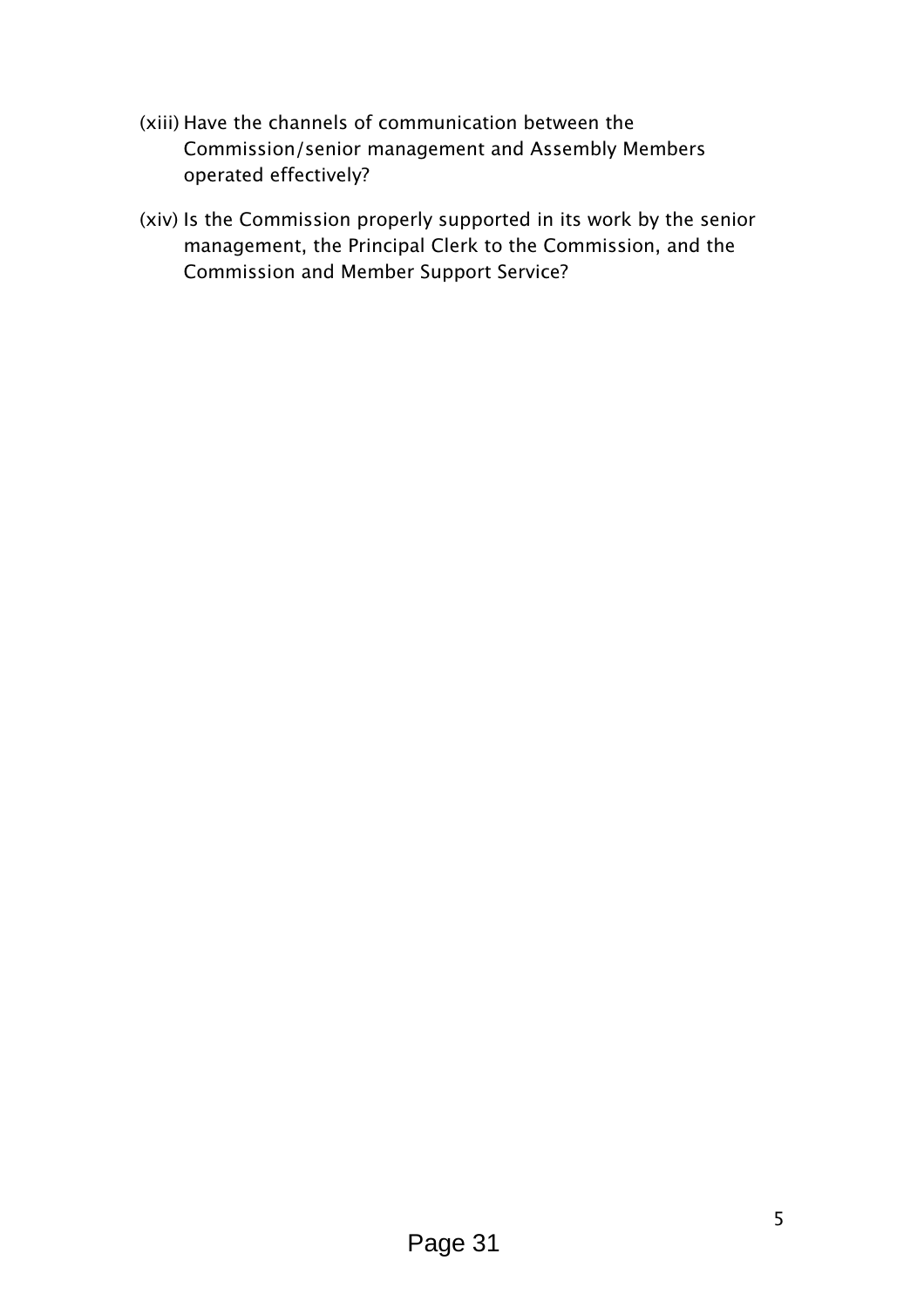# Agenda Item 4

This paper has been deemed not suitable for publication in line with the Commission's rules for conduct of business.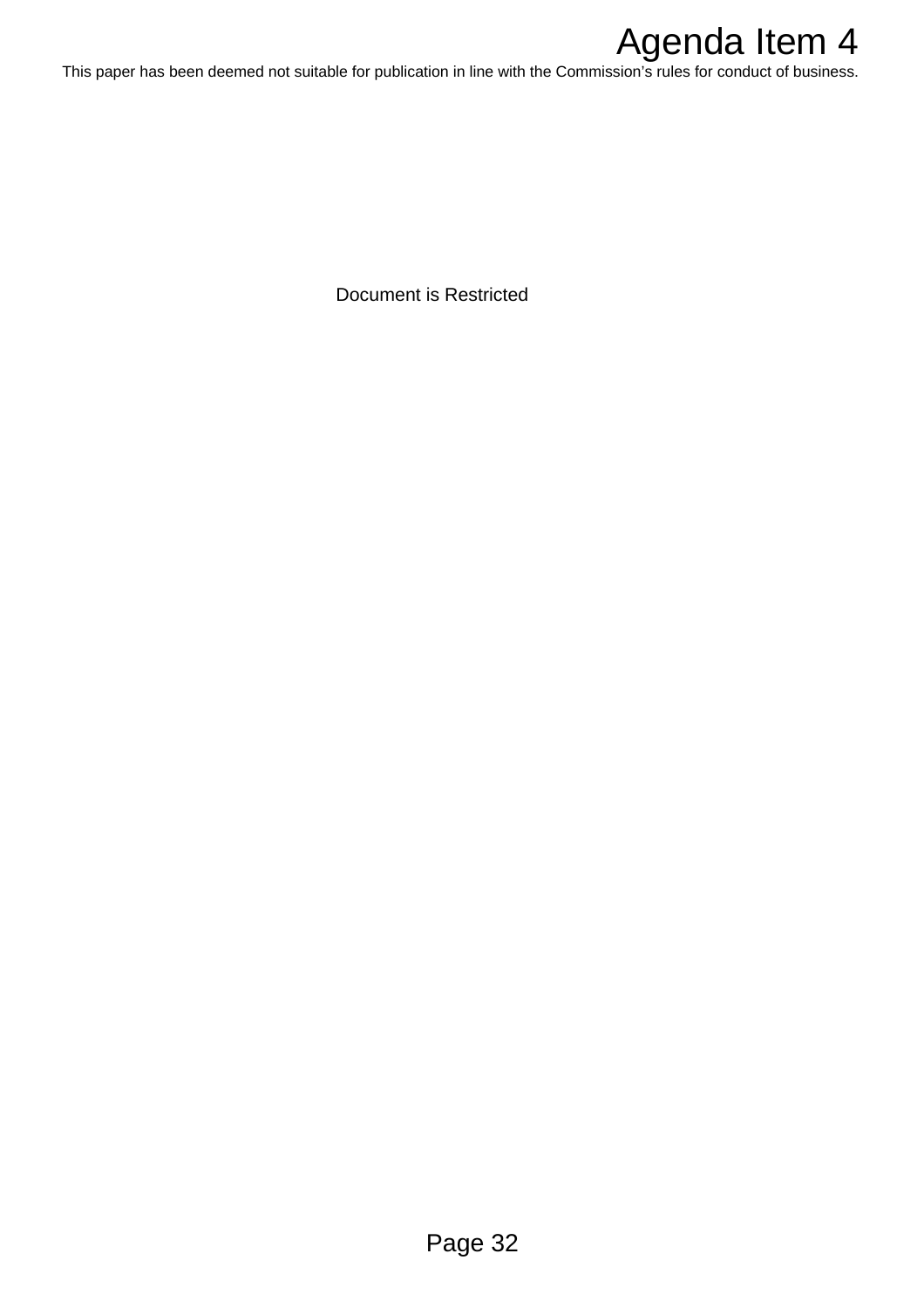

This paper has been deemed not suitable for publication in line with the Commission's rules for conduct of business.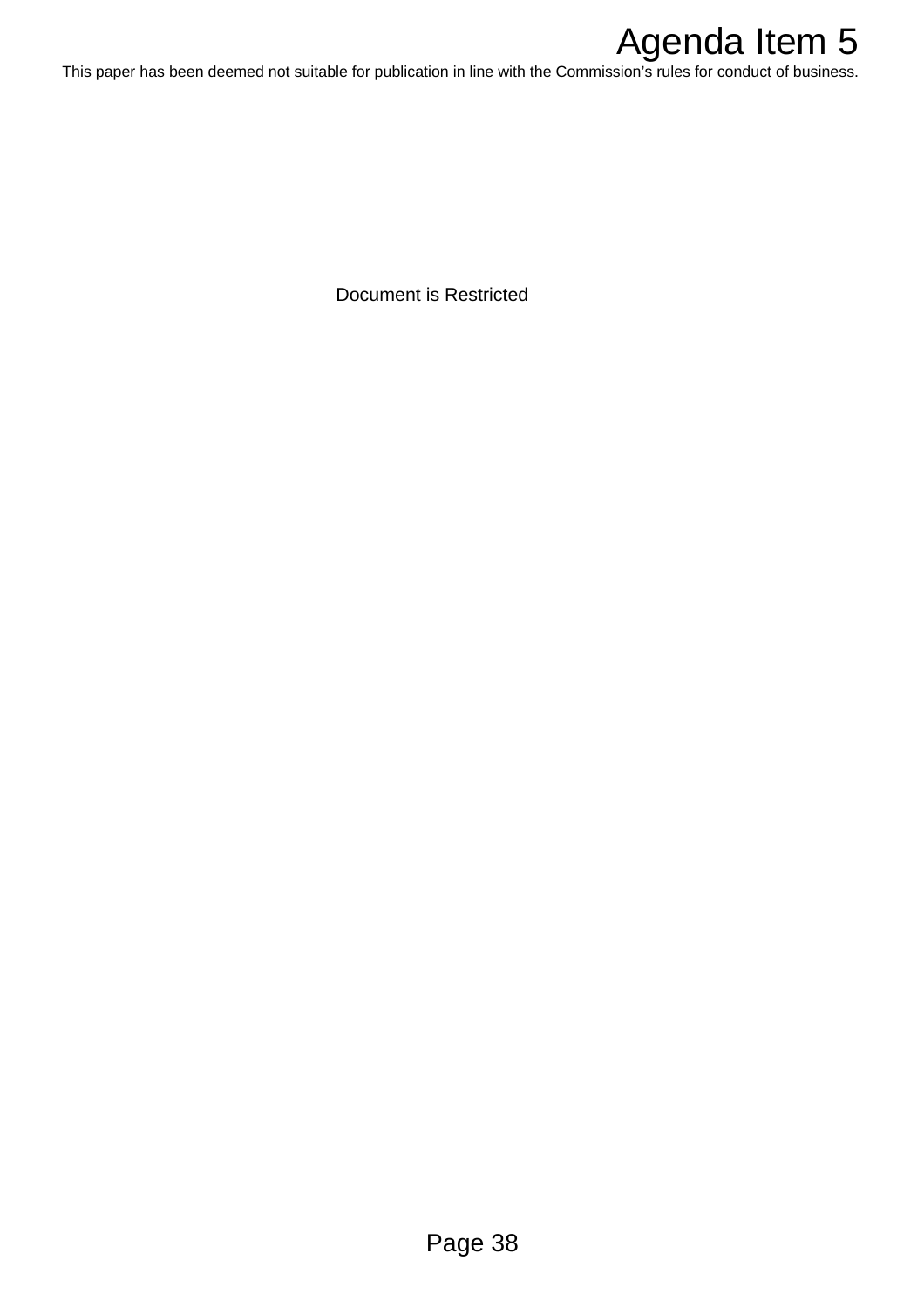This paper has been deemed not suitable for publication in line with the Commission's rules for conduct of business.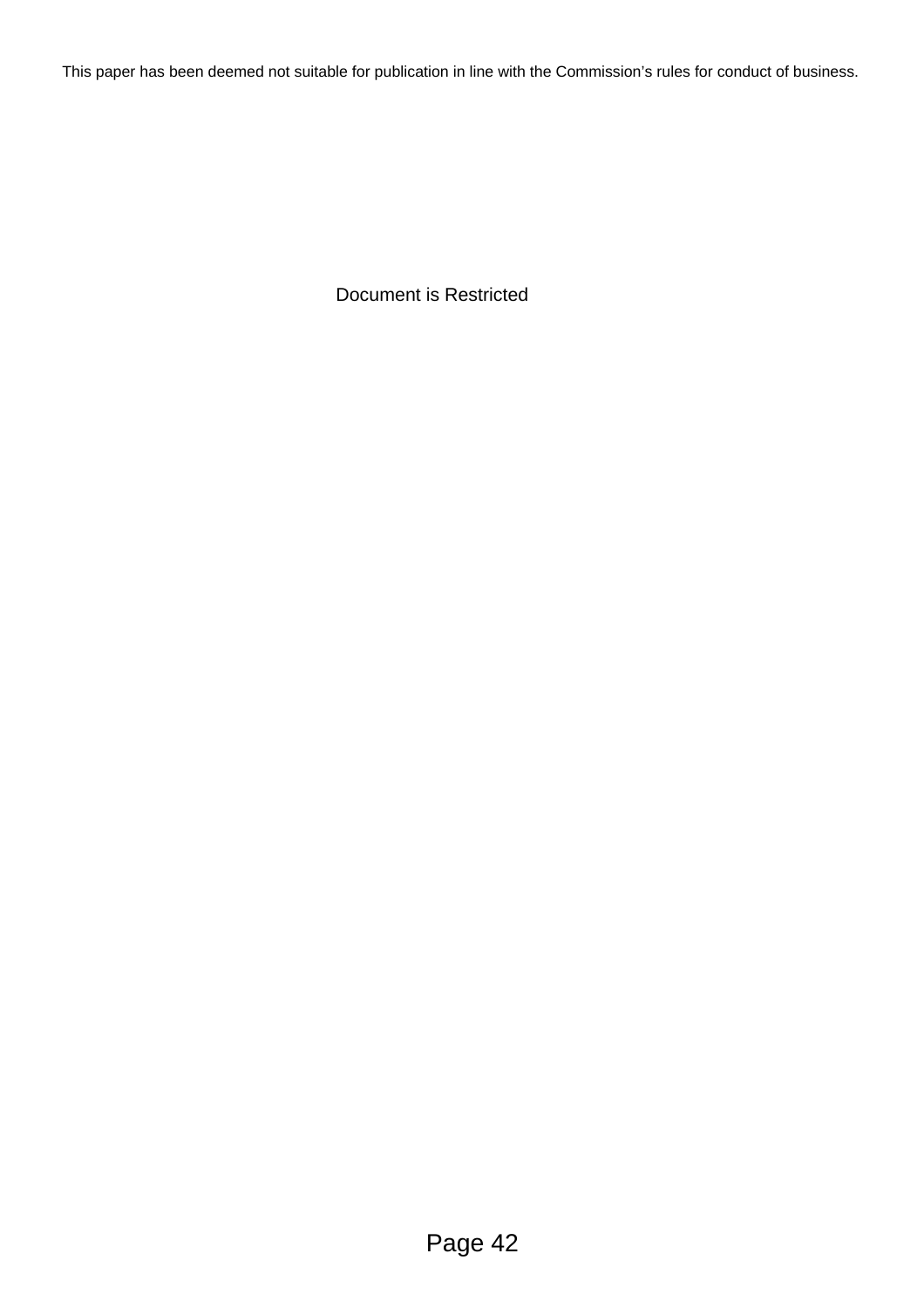# Comisiwn y Cynulliad Assembly Commission Agenda Item 6

AC(4)2012(1) Paper 6

Date: 2 February 2012 Time: 10:30-12:30 Venue: Presiding Officer's office Author name and contact number: Claire Clancy, ext 8233

# Management Board report to the Commission February 2012

#### **Outline**

| 1.0 Strategic goal - provide outstanding parliamentary support 2 |  |
|------------------------------------------------------------------|--|
|                                                                  |  |
|                                                                  |  |
|                                                                  |  |
|                                                                  |  |
|                                                                  |  |

#### List of annexes

- Annex A: Freedom of information
- Annex B: Minutes of Audit Committee meeting (17 November 2011)

Page 43

Cynulliad Cenedlaethol Cymru National Assembly for

Wales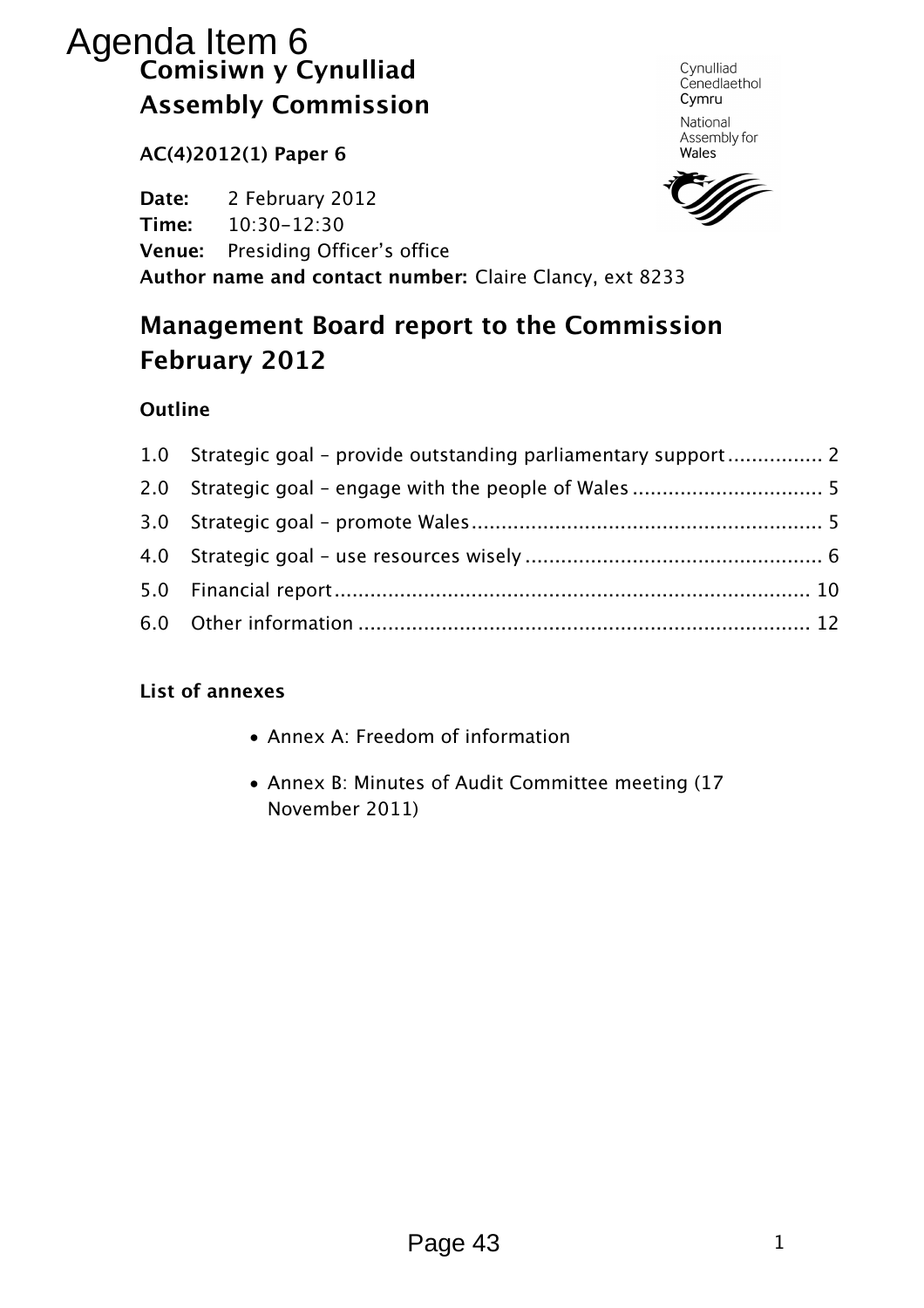#### Assembly Commission's strategic goals

#### 1.0 Strategic goal – provide outstanding parliamentary support

- 1.1 Assembly business update
- 1.2 Committees
	- a. Committees are beginning to come to the end of pieces of work they started in the summer. They have completed their evidence taking and either reported, or are in the process of producing their outputs, on:
		- disability-related harassment in Wales;
		- regeneration of town centres;
		- children's oral health in Wales;
		- community safety in Wales;
		- stroke risk reduction;
		- proposed reforms to Common Fisheries Policy; and
		- proposed reforms to the Common Agricultural Policy.
	- b. In addition they have begun new work on:
		- residential care for older people;
		- the draft legislative proposals EU Structural Funds for 2014-2020;
		- the implementation of the Learning and Skills (Wales) Measure 2009;
		- the provision of affordable housing;
		- the effectiveness of European Structural Funding in Wales;
		- adoption; and
		- public health implications of inadequate public toilet facilities.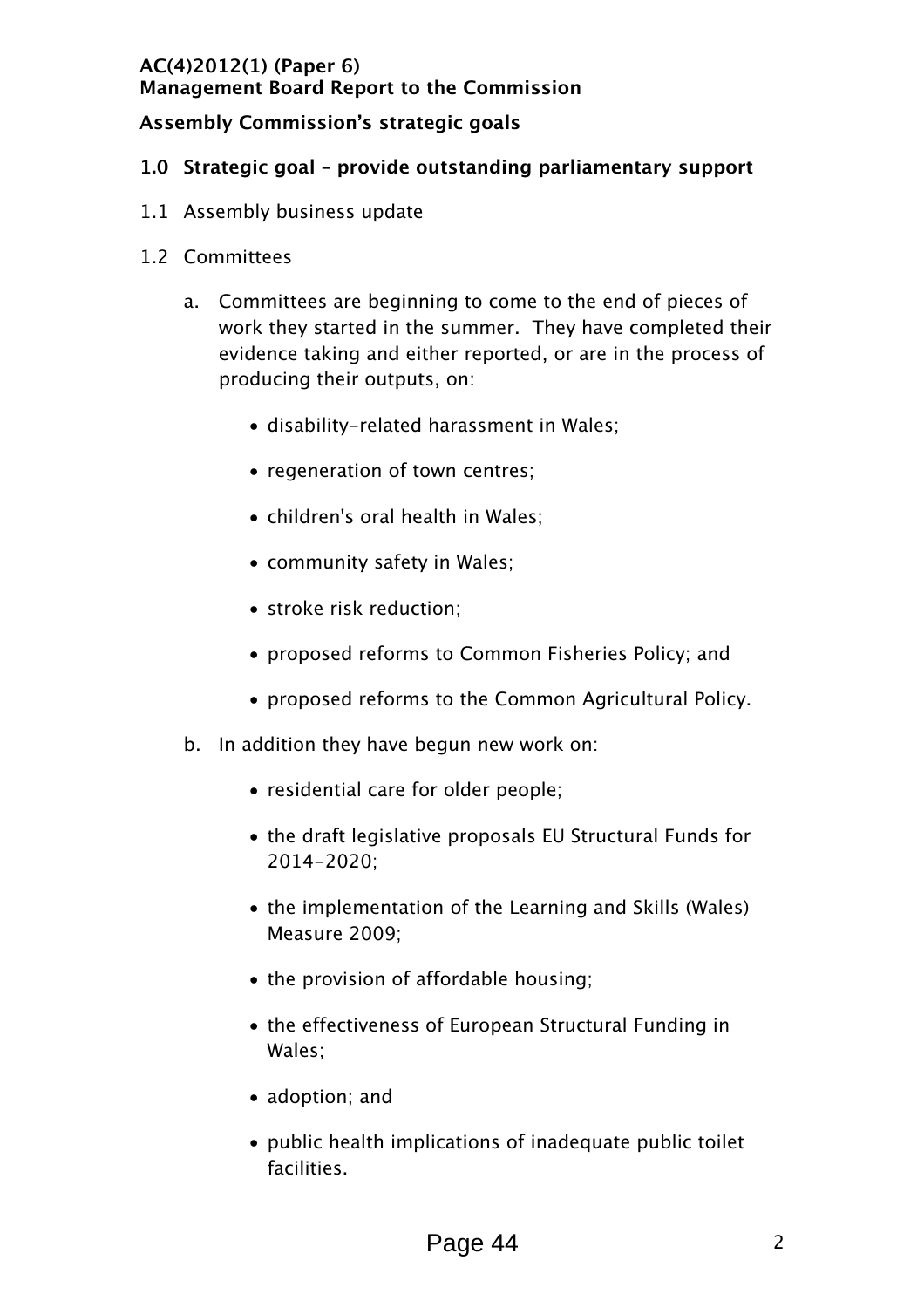- c. Committees are also planning and undertaking visits to inform their work, and exploring the use of external expertise where that appears to offer benefits.
- d. Members and staff are continuing to adjust to the flexible styles and working practices needed to support the level of committee activity. Some committees have already begun to evaluate the approach they take to their work as a committee, and to seek adjustments in the support they receive where they feel improvements can be made.
- 1.3 Assembly Bills
	- a. Six Bills are expected to be introduced during the 2011-12 Assembly Year. The first Bill, the Local Government Byelaws (Wales) Bill, was introduced by the Welsh Government on 28 November. The Bill has been remitted to the Communities, Equality and Local Government Committee with a deadline for Stage 1 of 30 March 2012.
	- b. The Assembly Commission is also expected to introduce the National Assembly for Wales (Official Languages) Bill in early 2012.
- 1.4 Draft Bill update
	- a. The Food Hygiene Rating (Wales) Bill consultation closes on 7 March 2012. The Health and Social Services Committee have agreed to receive a briefing from Welsh Government officials to help inform their understanding of the Bill.
- 1.5 Members' Ballots
	- a. On 19 October, the Presiding Officer announced that Ken Skates AM had won the Members' ballot to submit proposals for legislation. Ken Skates has since gained the Assembly's agreement to introduce a Member proposed Bill on Continuity from Care into Adult Life, in accordance with Standing Order 26.91.
	- b. 0n 29 November, the Presiding Officer announced that Peter Black and Mohammad Asghar had won the Members' ballot to submit proposals for legislation. In accordance with Standing Order 26.91, Peter Black and Mohammad Asghar may now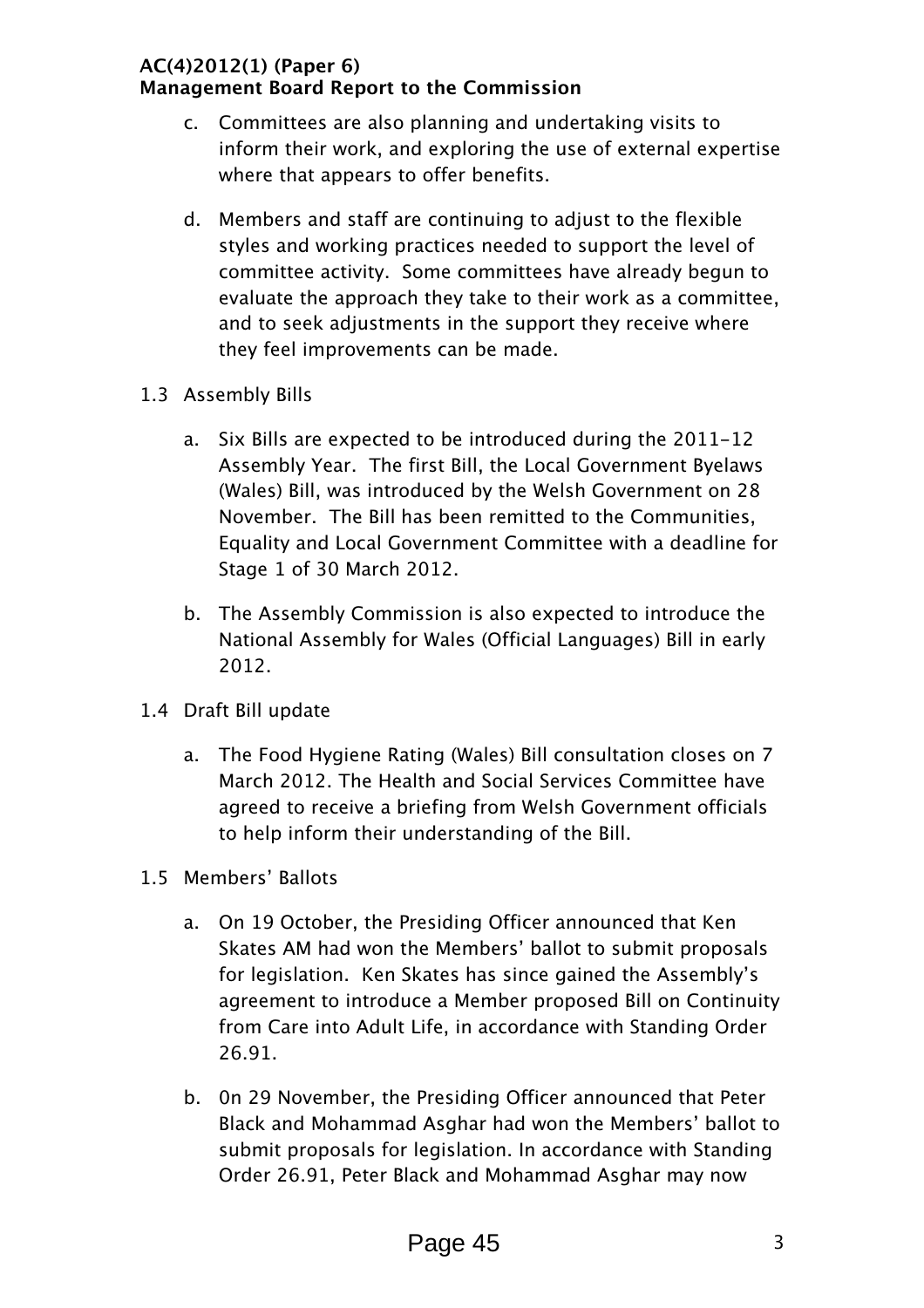each seek the Assembly's agreement to introduce a Member proposed Bill on Park Homes and on Enterprise respectively (scheduled for 1 and 8 February).

- 1.6 Assembly Measures
	- a. The Children and Young People Committee is undertaking a review of the implementation of the Learning and Skills (Wales) Measure 2009.
	- b. This is the first Assembly Measure to be reviewed and the Committee's report is expected to be published in Spring 2012.
- 1.7 Constitutional and Legislative Affairs Committee
	- a. During the autumn 2011 term, the Constitutional and Legislative Affairs Committee considered 47 Statutory Instruments. It issued specific reports on 20 of them, including 15 on the merits of the instruments concerned. The Committee also considered 2 Legislative Consent Memorandums.
	- b. Since September 2011, the Committee has been conducting an Inquiry into the issues surrounding the granting of powers to Welsh Ministers through Westminster Bills. The Committee has now concluded the Inquiry and has agreed an outline of its report and recommendations and will publish its final report in the current term.
	- c. The Committee has also started an Inquiry into whether there should be a separate Welsh jurisdiction. Written evidence has been called for and oral evidence taking will start early in the new term. Among other witnesses, the Committee is hoping (with the assistance of the Director of Legal Services) that senior members of the judiciary will be willing to give oral evidence to the Inquiry.
- 1.8 Remuneration Board
	- a. Between January March the Remuneration Board will be considering the implementation of its Determination on Members' Pay and Allowances, based on feedback received from Assembly Members. Subject to the Board's discussions,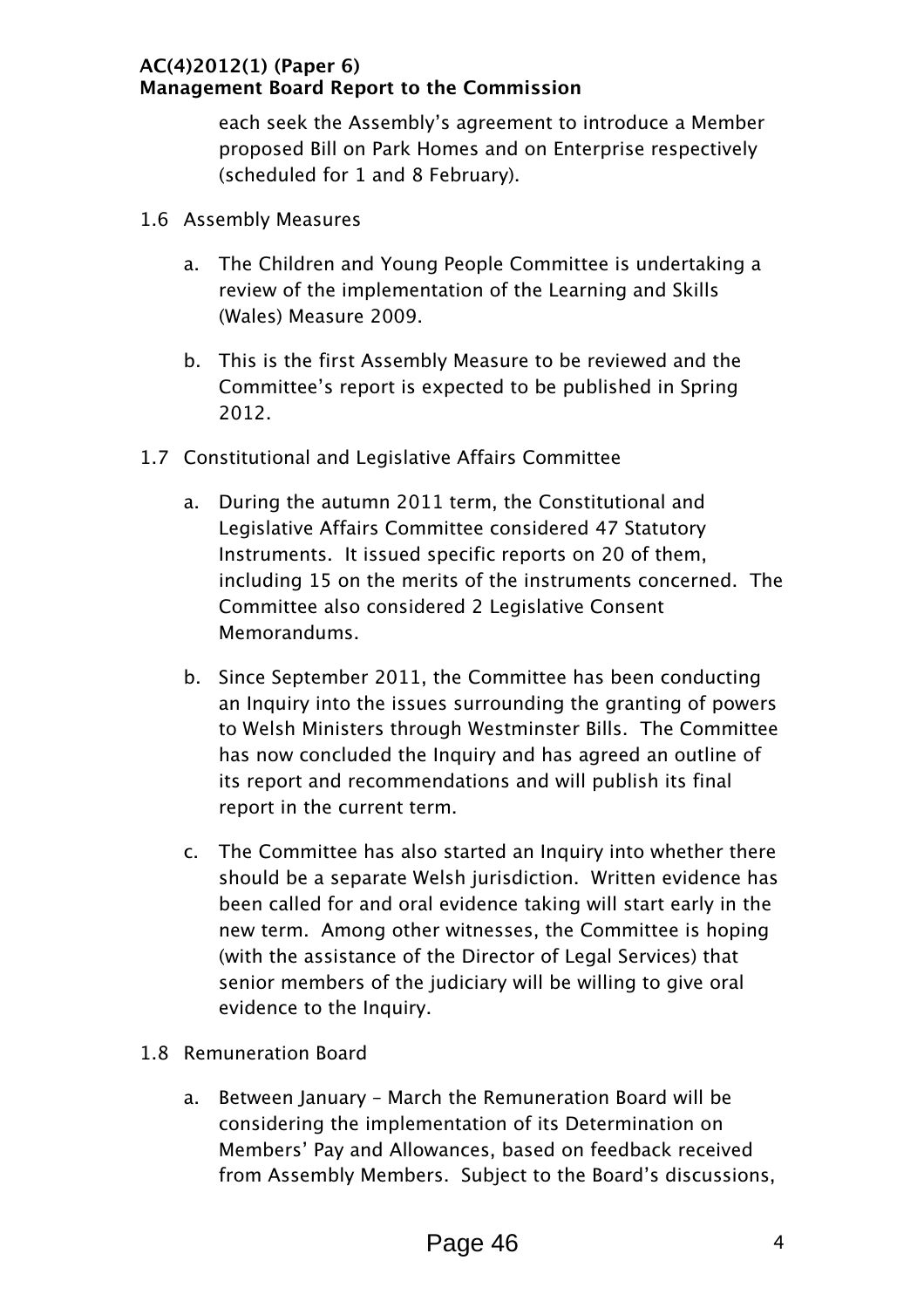a revised Determination incorporating any amendments will be issued for 2012-13.

b. In a letter to all Members in December 2011, the Chair of the Remuneration Board indicated that the Board would undertake a review of Members' pension arrangements. The review will take place during 2012-13 and any decisions will be published in 2014. This will be a participative review, and the Board will consult with all relevant stakeholders throughout the process.

#### 2.0 Strategic goal – engage with the people of Wales

- 2.1 Wales Governance Centre
	- a. The Wales Governance Centre's (WGC) move to the Pierhead is on schedule for the end of March at the latest. Meetings between WGC staff, Security and the Police will begin in late January/early February to discuss WGC staff responsibilities and duties for ensuring the security of the Assembly estate.
	- b. The Deputy Presiding Officer, Adrian Crompton and Non Gwilym met with Professor Richard Wyn Jones to discuss the programme of events that the Centre will deliver in line with the Commission's goals. A draft programme will be available shortly.

#### 3.0 Strategic goal – promote Wales

- 3.1 International activities update
	- a. The Presiding Officer and Deputy Presiding Officer have recently welcomed a number of international dignitaries to the Assembly estate, including HRH Prince Seeiso (High Commissioner to Lesotho), HE Mr Ahmet Ünal Çeviköz (Turkish Ambassador to the United Kingdom), HE Mr Michael Žantovský (Czech Ambassador to the United Kingdom), and Mr Gordon Campbell (High Commissioner for Canada). Ms Anne Hedensted Steffensen, the Danish Ambassador to the UK, visited the Assembly in January to mark the beginning of the Danish Presidency of the Council of the EU.
- 3.2 British Council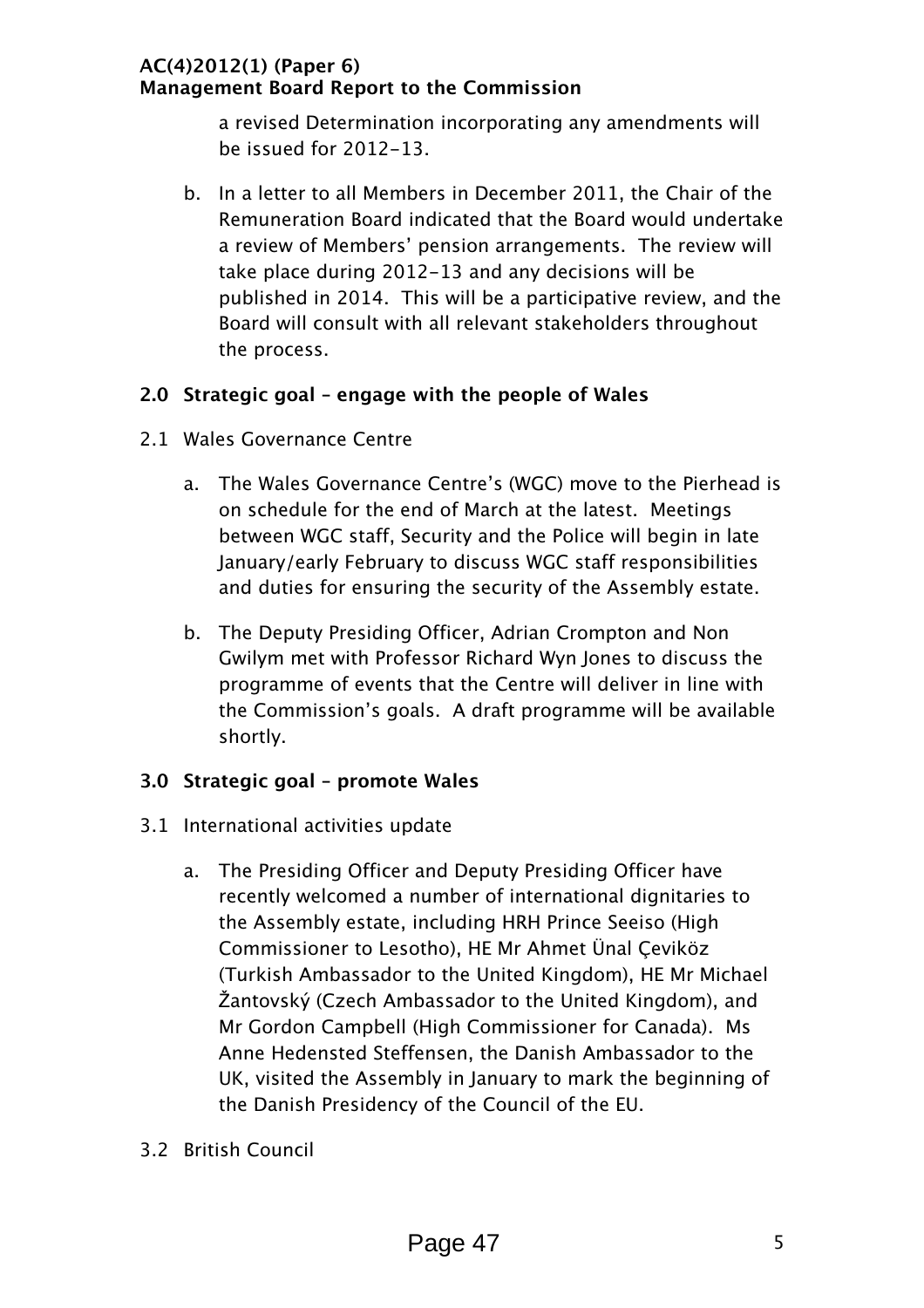a. On 7 December, the Presiding Officer met with the Chair of the UK British Council, Sir Vernon Ellis. During the meeting, both parties agreed a set of principles which will underpin the future working relationship between the Assembly and British Council.

#### 4.0 Strategic goal – use resources wisely

- 4.1 Audit Committee
	- a. Minutes from the Audit Committee meeting on 17November 2011 are attached at Annex B for information.
- 4.2 External challenge
	- a. Commissioners will recall that we undertook a series of external challenge reviews in the autumn, as part of the budget process for 2012-13. These were led by the Commission's independent advisers and two senior colleagues from other parliamentary bodies (the House of Lords and Houses of Oireachtas). They identified some positive approaches, including a number of areas where Assembly services are seen as exemplar – such as the Member learning and development programme; the standard contract of employment for Members' support staff; and being the only parliamentary body to publish only electronic versions of the Record.
	- b. As well as pointing to areas of real strength, Directors and Heads of Service took away some clear points for enhancing the performance of their areas. These are already influencing their plans and approach. For example:
		- being scrupulous about the accuracy and quality of written communication;
		- evaluating our efforts properly so that we are clear about how effective and successful we are being;
		- working more closely with Assembly Members to ensure that we are meeting their needs and doing things that they support;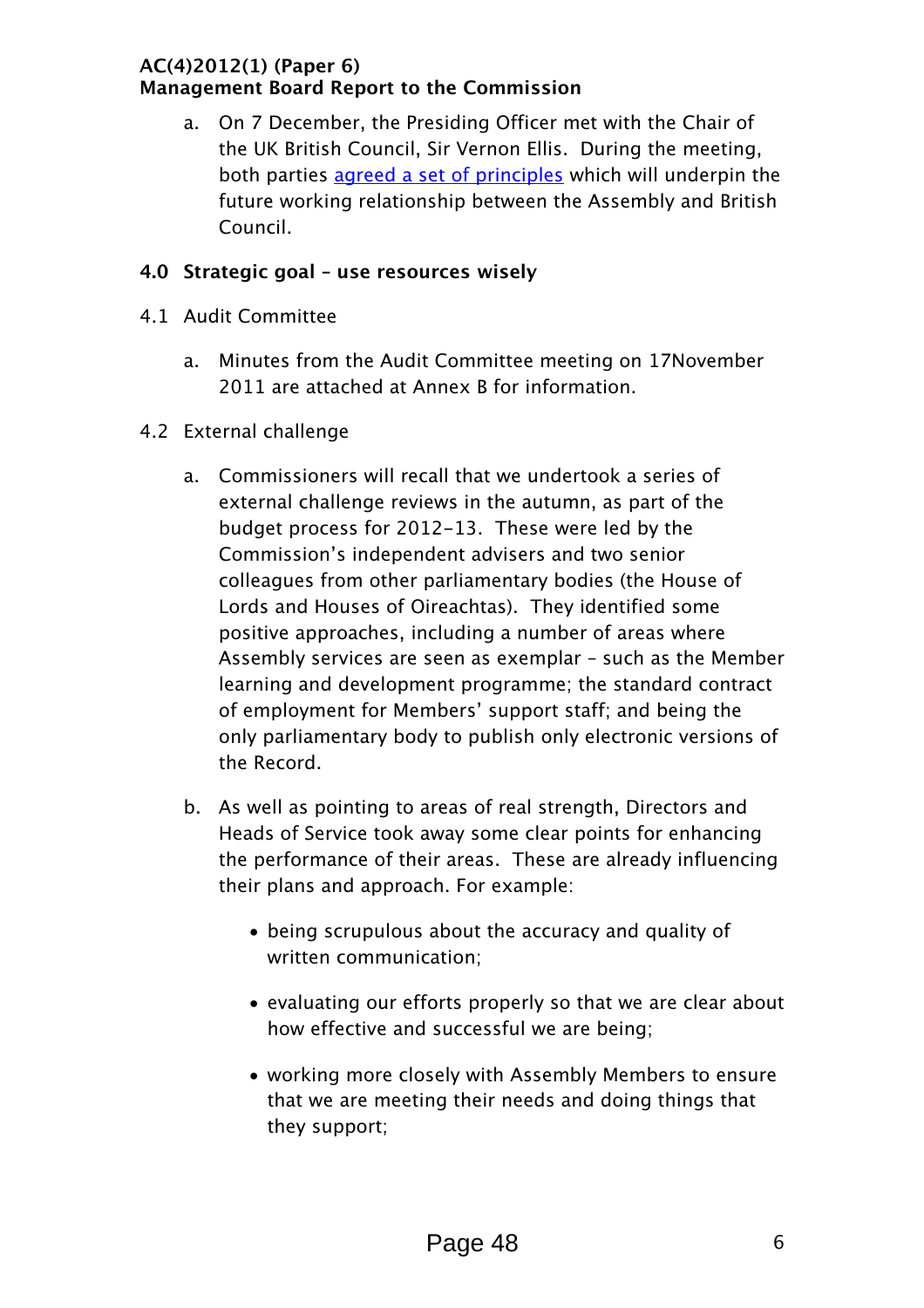- thinking beyond the immediate issues get the right balance between short and long term planning;
- resisting gold-plating everything;
- keeping up the pressure on VFM, efficiency and performance;
- getting the balance right between in-house delivery and external contractors;
- managing peaks and troughs of work, and the flow of business, including using resources across teams effectively;
- considering the commercial potential of some of our work;
- using the skills and experience of our own people to bring on new talent; and
- finding ways to stimulate the desire for change and continuous improvement.
- 4.3 Facilities management contract confidential until 25 January 2012
	- a. Following a competitive tendering process, the facilities management contract has been awarded to Norland Managed Services Ltd for five years, with an option to extend for an additional one year period with effect from 1 April 2012. The facilities management contract includes maintenance and management of the Assembly estate, estates advice, professional services and window cleaning and involves expenditure of about £925,000 per annum.
- 4.4 Industrial action 30 November
	- a. On 30 November 2011, employees of the Commission joined other public sector workers across the UK in a national oneday strike over plans to change their pensions. An analysis of the impact across each of the Commission's service areas is shown in the following table: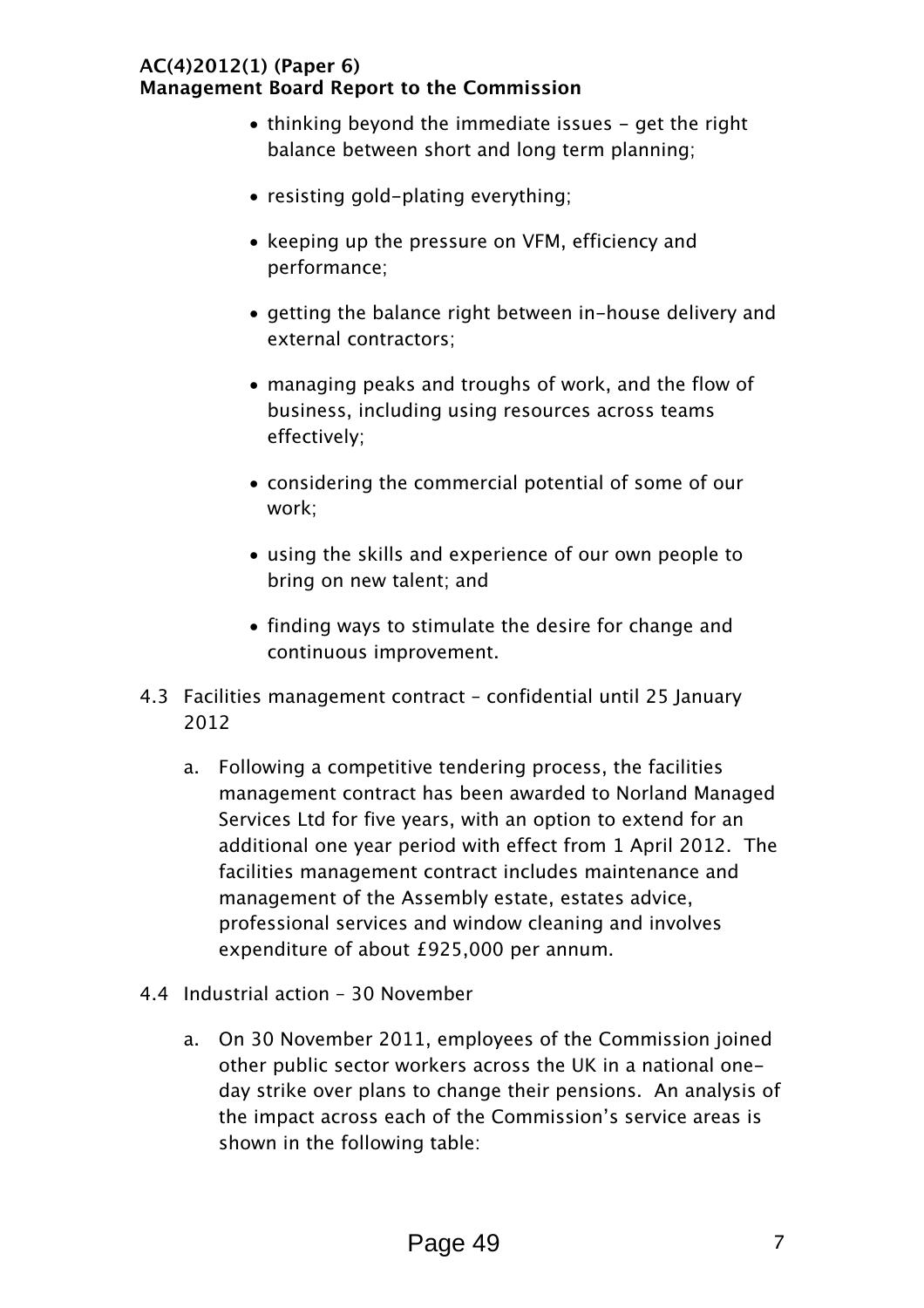| <b>Service</b>                                | Number of<br>staff | <b>Number</b><br>of staff<br>on strike | Percentage<br>of staff on<br>strike |
|-----------------------------------------------|--------------------|----------------------------------------|-------------------------------------|
| <b>Commission &amp; Member</b><br>Support     | 21                 | 6                                      | 28.57%                              |
| <b>Committee Service</b>                      | 22                 | 16                                     | 72.73%                              |
| Communications                                | 22                 | 4                                      | 18.18%                              |
| <b>Estates &amp; Facilities</b><br>Management | 26                 | 10                                     | 38.46%                              |
| <b>Financial Services</b>                     | 16                 | 5                                      | 31.25%                              |
| Front of House                                | 34                 | 14                                     | 41.18%                              |
| <b>Governance and Audit</b>                   | 16                 | 6                                      | 37.50%                              |
| <b>HR</b>                                     | 12                 | $\overline{2}$                         | 16.67%                              |
| <b>ICT</b>                                    | 15                 | 8                                      | 53.33%                              |
| <b>Legal Services</b>                         | 11                 | 4                                      | 36.36%                              |
| Legislation and Chamber<br><b>Services</b>    | 24                 | 16                                     | 66.67%                              |
| <b>Research Service</b>                       | 35                 | 23                                     | 65.71%                              |
| Security                                      | 57                 | 27                                     | 47.37%                              |
| <b>TRS</b>                                    | 41                 | 33                                     | 80.49%                              |
|                                               |                    |                                        |                                     |
| <b>TOTAL</b>                                  | 352                | 174                                    | 49.43%                              |

b. The public sector unions met in December to discuss the state of the negotiations and to start planning the next stage of the campaign, which we understand that PCS believes needs to include further strike action as early as possible in the New Year if progress cannot be made.

#### 4.5 Staffing update

a. Following an improved offer to security staff to change to new working hours, there were extra volunteers from those who had chosen to remain on the old patterns, although 12 staff remain on these patterns. In accordance with the Commission's preference to move to the new working patterns on a voluntary basis, a recruitment exercise was undertaken to ensure that we have sufficient staff to cover the Assembly's requirements, including seven day opening, and Plenary sessions or events that continue into the evening. Induction of the new entrants is ongoing and the new work patterns were introduced from 3 January 2012.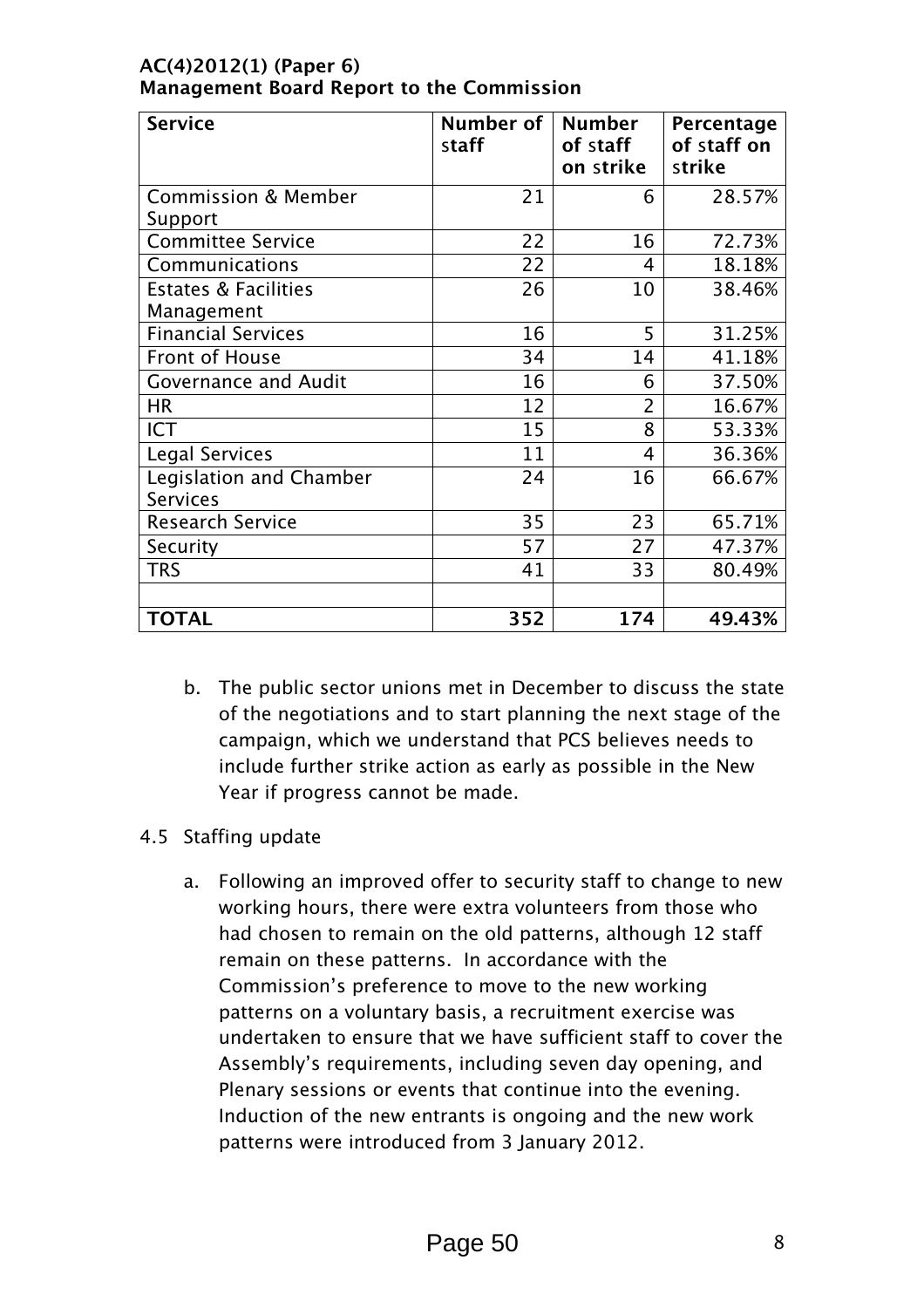- 4.6 Severance scheme
	- a. A limited voluntary exit scheme is being offered to all Assembly staff. The Scheme, which was launched during the first week of January, is designed to ensure that the Commission's staffing complement and structure is capable of supporting the delivery of outstanding parliamentary support during the Fourth Assembly by:
		- allowing the organisation to respond to shifts in our skill requirements;
		- improving workforce efficiency;
		- facilitating organisational change; and
		- delivering long-term savings where possible and avoiding additional costs in meeting skill shortages.
	- b. Applications will be considered by a panel which will include one of the Commission's Independent Advisors. The Trade Union Side (TUS) has been invited to observe the panel. Decisions to allow staff to leave will be driven by business need and a robust set of criteria have been developed to support the assessment of applications.
	- c. Consultation with TUS concerning the scheme has taken place.
	- d. In addition to this scheme a separate voluntary exit scheme has been offered to the security team.
	- e. Decisions will be made in the current financial year for both schemes and the costs arising from both schemes will fall to the current financial year (2011-2012).
- 4.7 Recruitment of ICT director
	- a. Applications for the position of ICT Director closed on 12 December. A large field of applications was received. A robust assessment process was put in place to support the selection process. A stakeholder group of Assembly Members and Assembly staff will provide an opportunity for shortlisted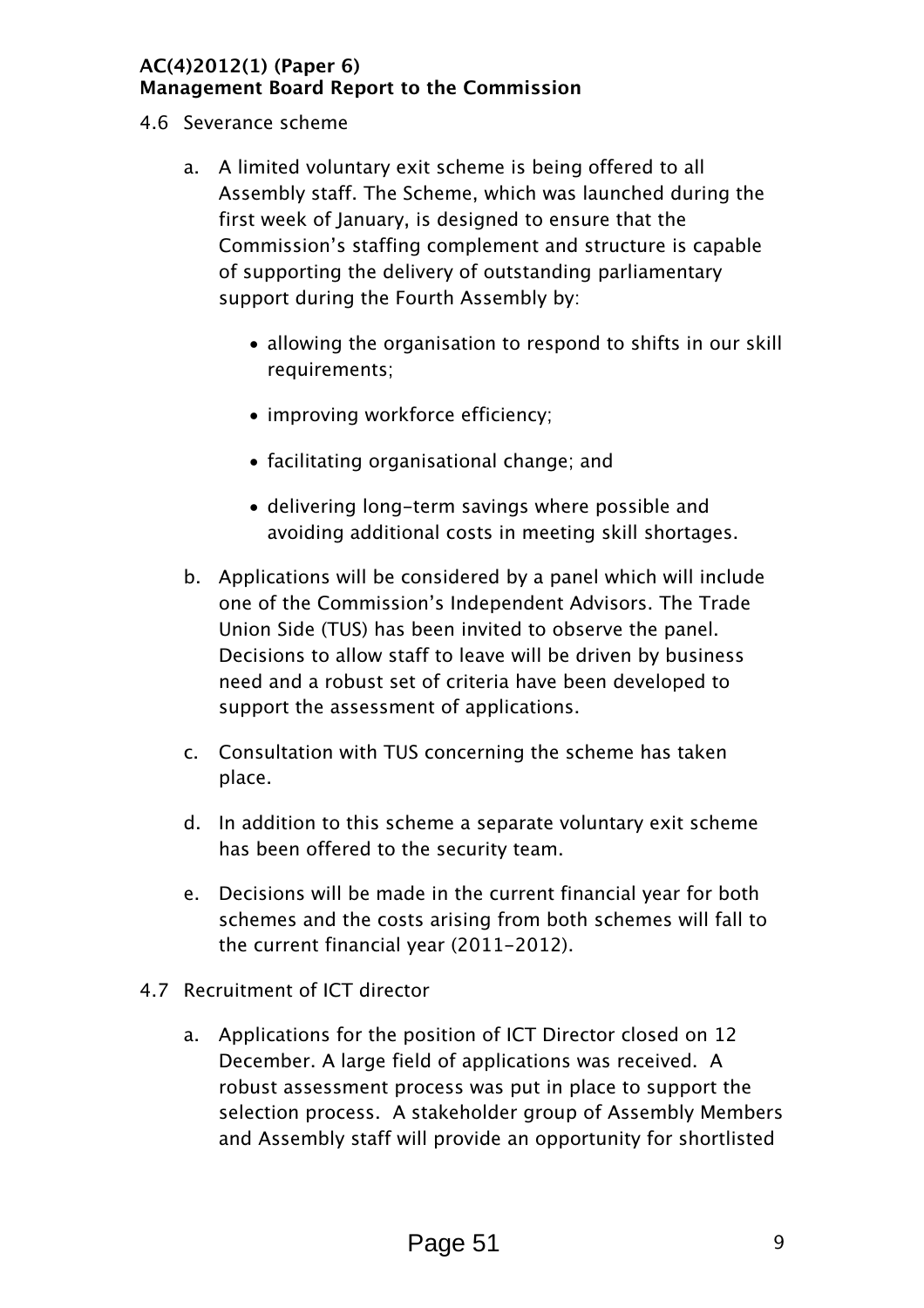candidates to meet with key stakeholders on 26 January before the formal interviews on 27 January.

b. The interview panel will be Claire Clancy, Angela Burns AM, Peter Black AM and Tim Knighton (Director of Business Solutions Delivery at Companies House with responsibility for IT and change management services).

#### 5.0 Financial report

- 5.1 At the end of December 2011, the Commission's £32.328m budget showed an actual position of £21.916m against a profile of £22.652m. Although this is an under spend of £0.736m (3 per cent), which exceeds the 2 per cent tolerance, there is no risk to the year end position. The most recent Assembly Services' forecast indicates the year end position will deliver an under spend nearer to 1 per cent, although much will depend on the progress of projects and the costs of restructuring in the last quarter. Project progress is a particular risk, with just over 40 per cent of year's work completed to date, leaving the balance to be finished in the last quarter. Regular reviews are held to mitigate this risk.
- 5.2 The Assembly Members' budget is showing a £0.65m under spend to date (6 per cent) which is expected to reduce to £0.5m or 4 per cent by the end of the year. This is an increase of £0.2m from that previously reported at the 24 November meeting. The fluctuation is caused by changing patterns of Members' claims and support staff turnover rates, both of which are showing different expenditure patterns to previous years. This is to be expected in the first year of the new Assembly following a 38 per cent change in membership.
- 5.3 In line with decisions at the November meeting, arrangements to return £1.8m unused election budget from the Assembly Member's budget will be included in the Welsh Government's 2011-12 Supplementary Budget. This provides the maximum opportunity for Welsh Government to utilise these funds. The balance of Assembly Services' £0.2m is to be managed through the year end outturn rather than formally relinquishing resource through the Supplementary Budget. This change provides the maximum benefit to the Commission to deliver its last quarter's work and has minimal impact on the Welsh Government.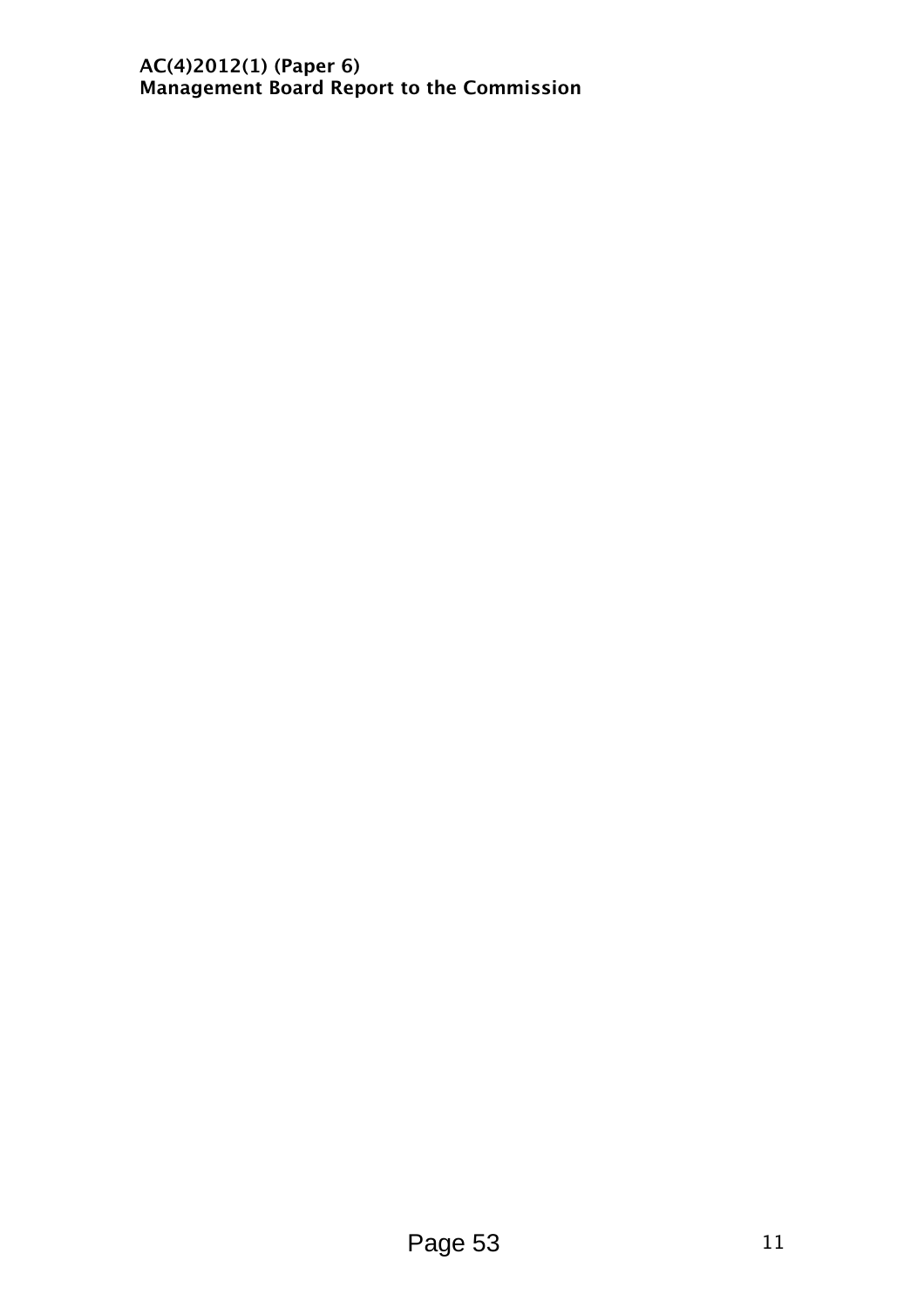#### 6.0 Other information

6.1 A list of information disclosed since the last report under the Freedom of Information Act is attached at Annex A. The full disclosure can be provided to Commissioners on request.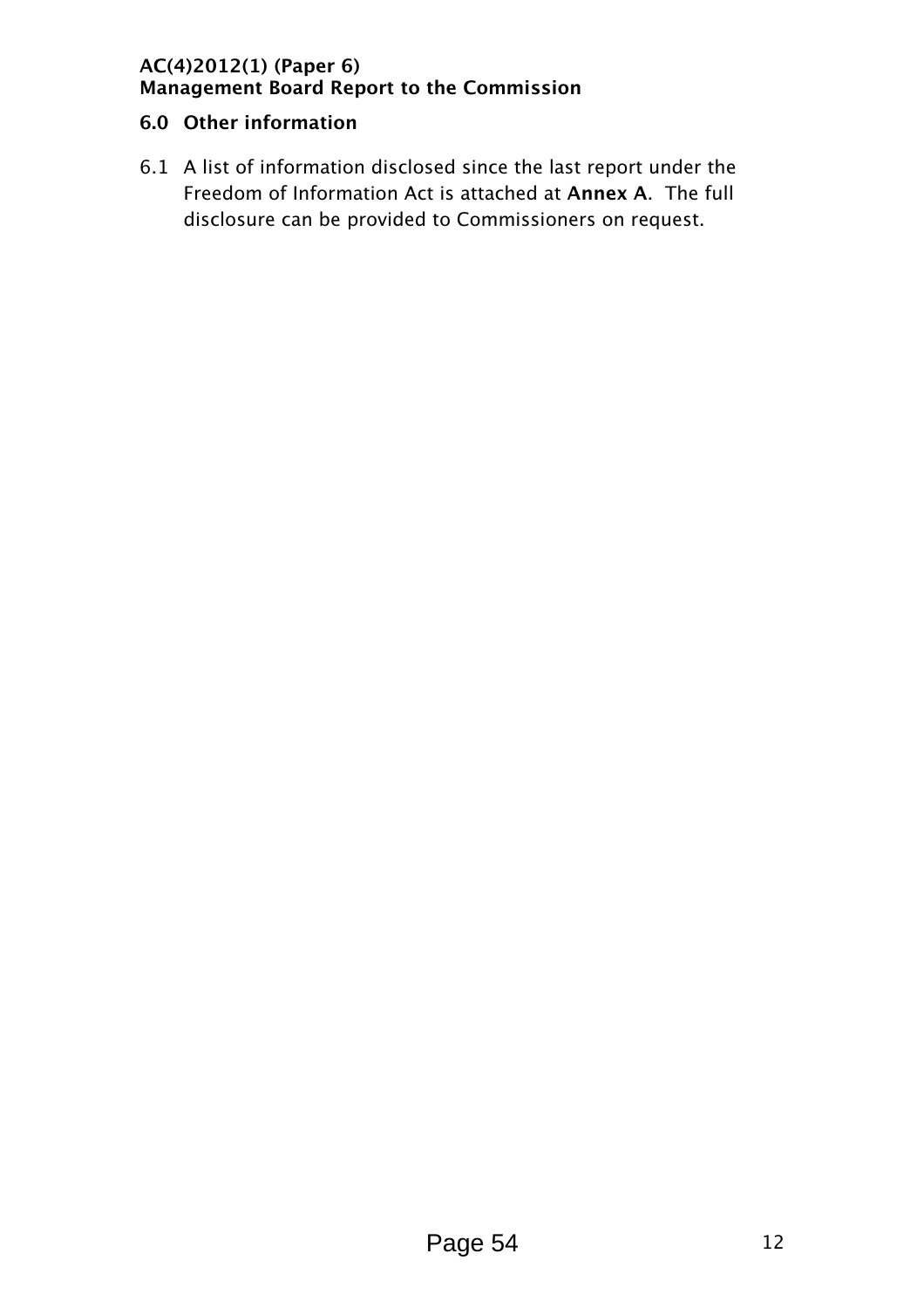#### Annex A

#### Information released following access to information requests (October-December 2011)

- Information which relates to car parking at the Assembly
- Information about how Members make claims regarding office alterations expenses
- Cost of alterations to Presiding Officer and Deputy Presiding Officer offices
- Details about the previous voluntary exit scheme for staff
- Information regarding visitors' items confiscated on the Assembly Estate (Information released by South Wales Police)
- Information relating to the ICT server's and power consumption
- The usage of envelopes in the Assembly
- Information about The Animal Welfare (Electronic Collars) (Wales) Regulations 2010, and time spent debating in the Assembly
- Costs and other information relating to the removal of asbestos from the Assembly Estate
- Costs of Senedd maintenance
- Correspondence between the Assembly and an external supplier regarding furnishing the Presiding Officer's office

#### Information withheld following access to information requests (October-December 2011)

- Correspondence which contains personal data of an Assembly Member
- Some identifiable personal data relating to the previous voluntary exit scheme for staff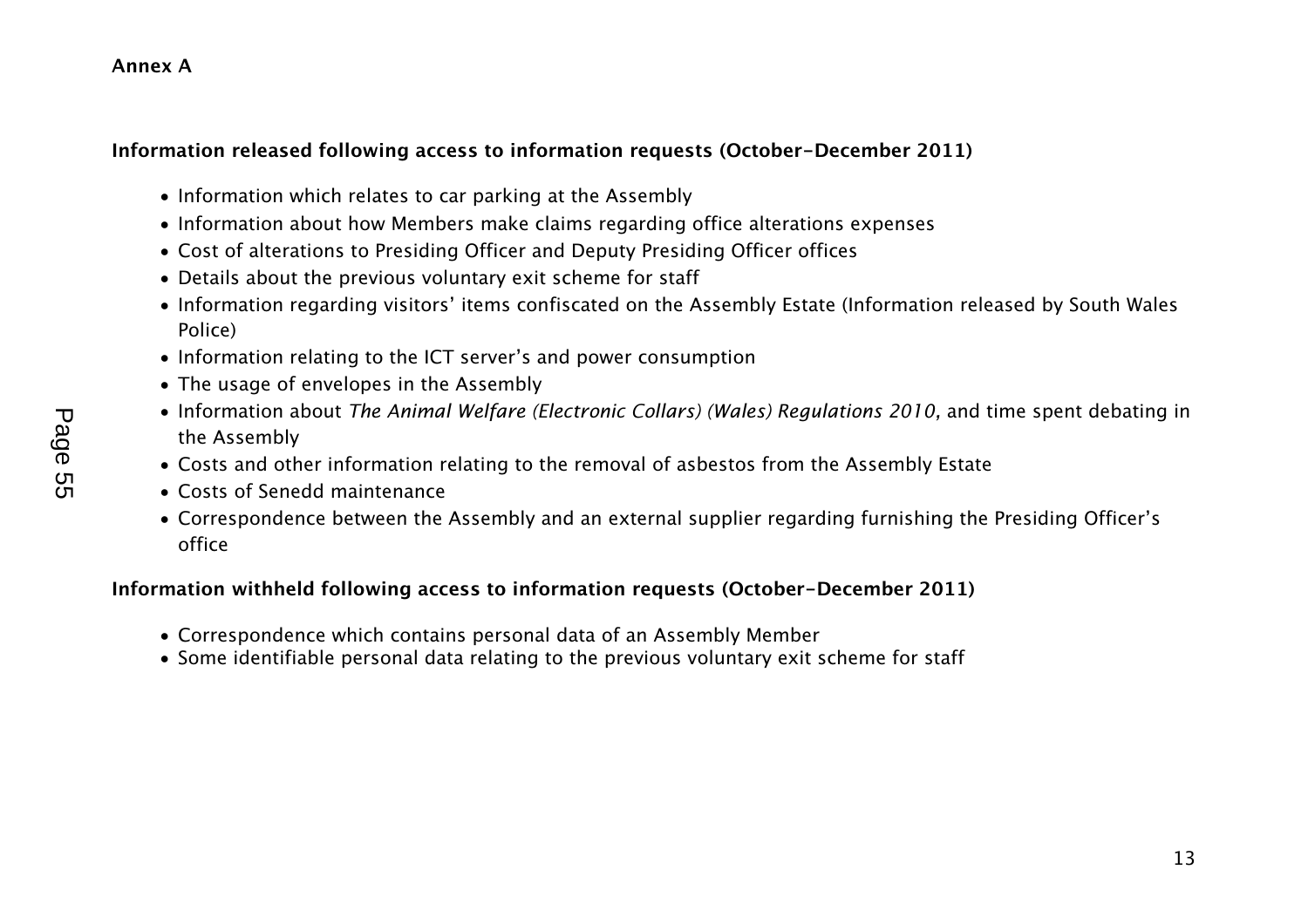#### Annex B

Bwyllgor Archwilio Comisiwn y Cynulliad Assembly Commission Audit Committee

NAFWC ACAC Minutes of 17 November 2011 *Time: 11:00 Venue: Video Conference Room, T*ŷ *Hywel* 

# Minutes of 17 November 2011 meeting

#### Present:

*Richard Calvert (Independent Adviser) (Chair – Video Link) Tim Knighton (Independent Adviser) Professor Robert Pickard (Independent Adviser) Angela Burns AM* 

#### Officials present:

*Claire Clancy, Chief Executive and Clerk Dianne Bevan, Chief Operating Officer Nicola Callow, Head of Finance Lynne Flux, Head of Internal Audit Ian Pennington, KPMG Richard Harries, Wales Audit Office Mark Jones, Wales Audit Office John Grimes, Head of Governance Alison Rutherford, Secretariat* 

#### Item 1- Introductions

*1. The Chair welcomed attendees. No apologies had been received.* 

#### Declaration of Interests

*2. No interests were declared.* 

#### Minutes of meeting held on 07 July 2011

*3. The minutes of the previous meeting were agreed.* 

#### Matters Arising

*4. Claire Clancy informed the Committee that the new Head of Procurement, Jan Koziel, was now in post. He would be reviewing the existing*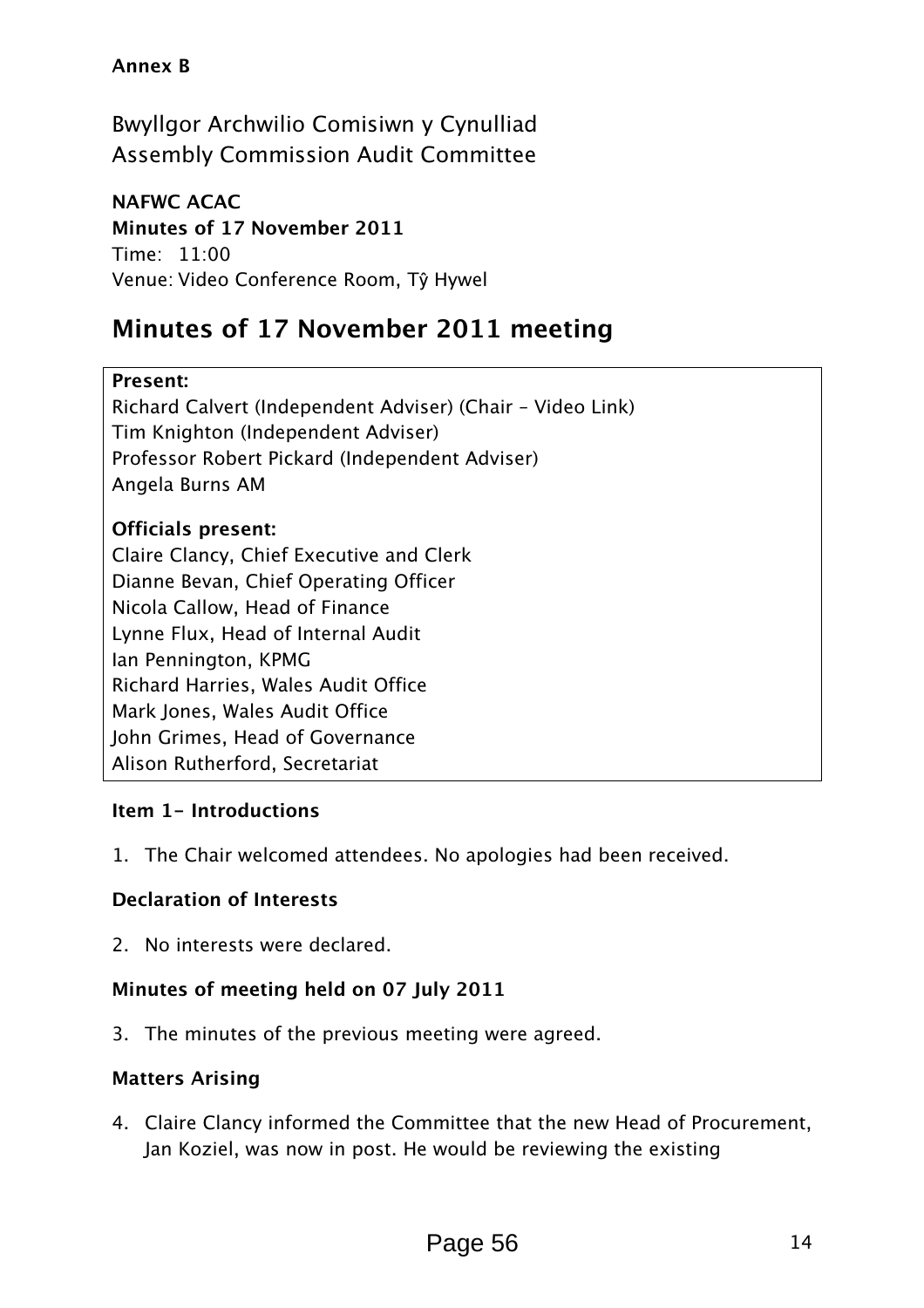*procurement processes, building on the development of the existing team, and reappraising the overall procurement programme.* 

#### Item 2 - Internal Audit – follow up on previous investigations

#### ACAC(10) Papers a – h. Summary of action on outstanding internal audit recommendations

- *5. The Committee considered the papers detailing updates on progress on recommendations of Internal Audit reports from the 2010/11 and the 2011/12 programme.*
- *6. Lynne Flux said that she was pleased with progress against the recommendations, that there were mostly valid explanations for slippage, and that testing would be undertaken in due course to check the robustness of the work to implement the recommendations.*

#### Payroll

*7. On the Payroll audit recommendations, the Audit Committee noted the importance of using appropriate reports in relation to employee data. Nicola Callow clarified that no reconciliation or review process had been stopped. As the recommended audit approach had not delivered the expected benefits, the emphasis was on ensuring a more efficient review through amending work flows.* 

#### UNO report

- *8. The Committee emphasised the importance of building and maintaining an appropriate working relationship with Atos (formerly Siemens). Dianne Bevan told the Committee that a paper would be presented to the Commission at its next meeting setting out options for the future provision of ICT services.*
- *9. Claire Clancy added that recruitment of the new IT Director was underway, and that this appointment, along with the new Head of Procurement would place the Assembly in a stronger position inholding Atos to account. The Chair was content that these issues were receiving the management attention that was necessary.*

#### Item 3 - Internal Audit – latest investigations

#### ACAC(10) Paper 3a. Summary tracking report of progress on internal audits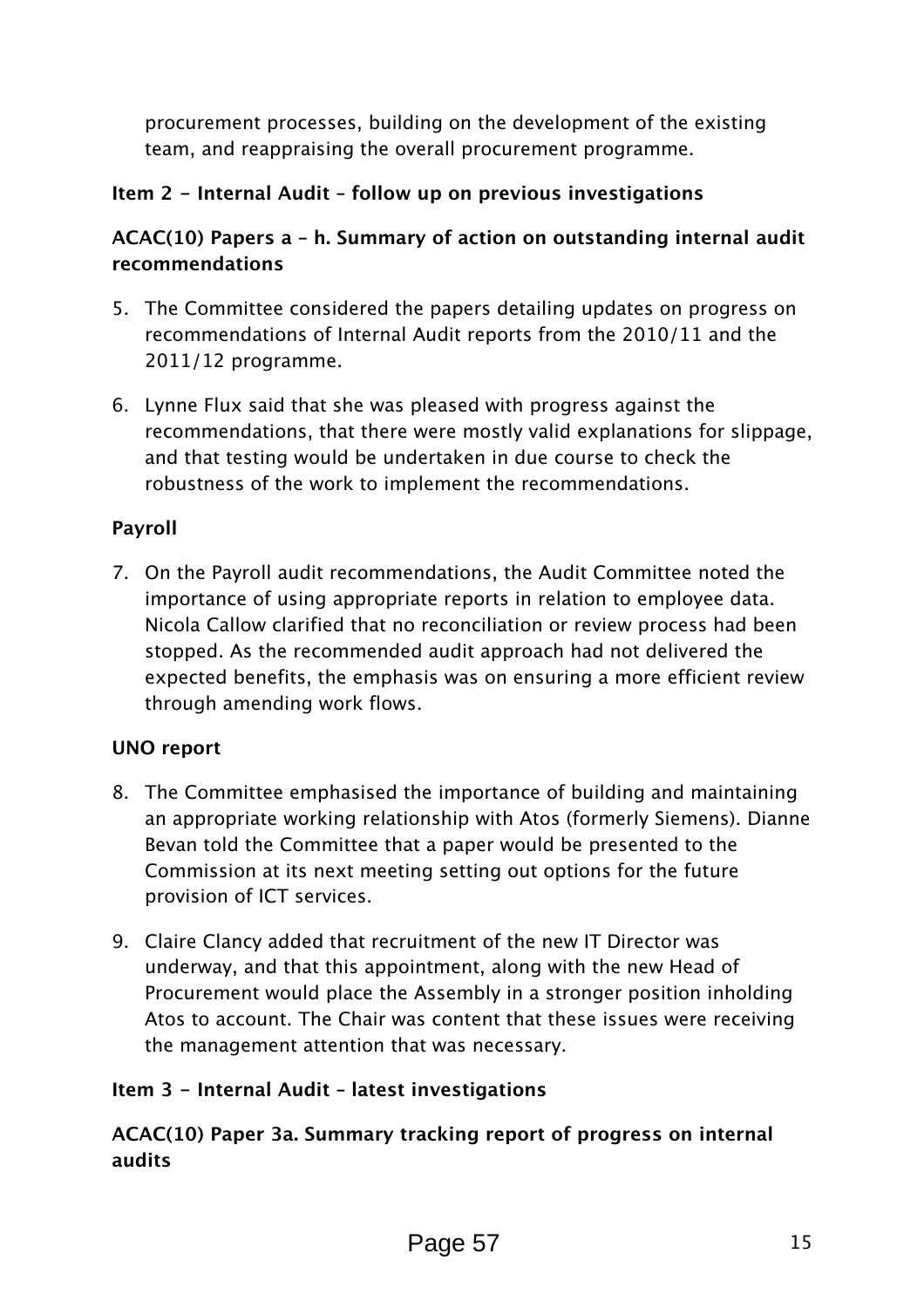- *10. Lynne Flux introduced the paper noting that there had been some adjustments to the timing of delivery of assignments to fit in with financial budgeting and other work being undertaken. She reported that she and the Chief Operating Officer were working to circulate the report on Information Security and Data Protection to the Audit Committee by Christmas.*
- *11. The Audit Committee asked whether Lynne Flux was content with the level of resourcing committed to the Audit Programme. Lynne said that she was happy with the relationship now established with KPMG and the programme of work that had been completed. She was confident the audit programme will be delivered. She advised that there is now an opportunity to appoint an apprentice, which would enhance internal capacity.*

#### ACAC(10) Paper 3b. Internal Audit report– Fraud risk management and controls

- *12. Lynne Flux presented the report to the Committee, which showed that staff have a good understanding of the risks occurring and the controls in place to mitigate those risks.*
- *13. The Chair highlighted the importance of ensuring that the procedures*  and guidance are written in a way that does not deter internal or external *whistle-blowers coming forward and ensuring the privacy and safety of potential whistle-blowers is clear. Mark Jones added that the Auditor General for Wales is a prescribed person under the Whistle Blowing policy.*

#### ACAC(10) Paper 3c. Fraud, corruption, and bribery policy

*14. The Audit Committee endorsed the draft policy and emphasised the importance of making the guidance digestible for staff, and the benefit of using practical examples of how fraud and corruption could occur in certain areas, particularly contract management.* 

#### ACAC(10) Paper 3d. Internal Audit interim report – Asset management

*15. Ian Pennington provided an overview of the first phase report and its recommendations noting that the remaining testing is scheduled for February 2012. The Audit Committee accepted the interim recommendations.*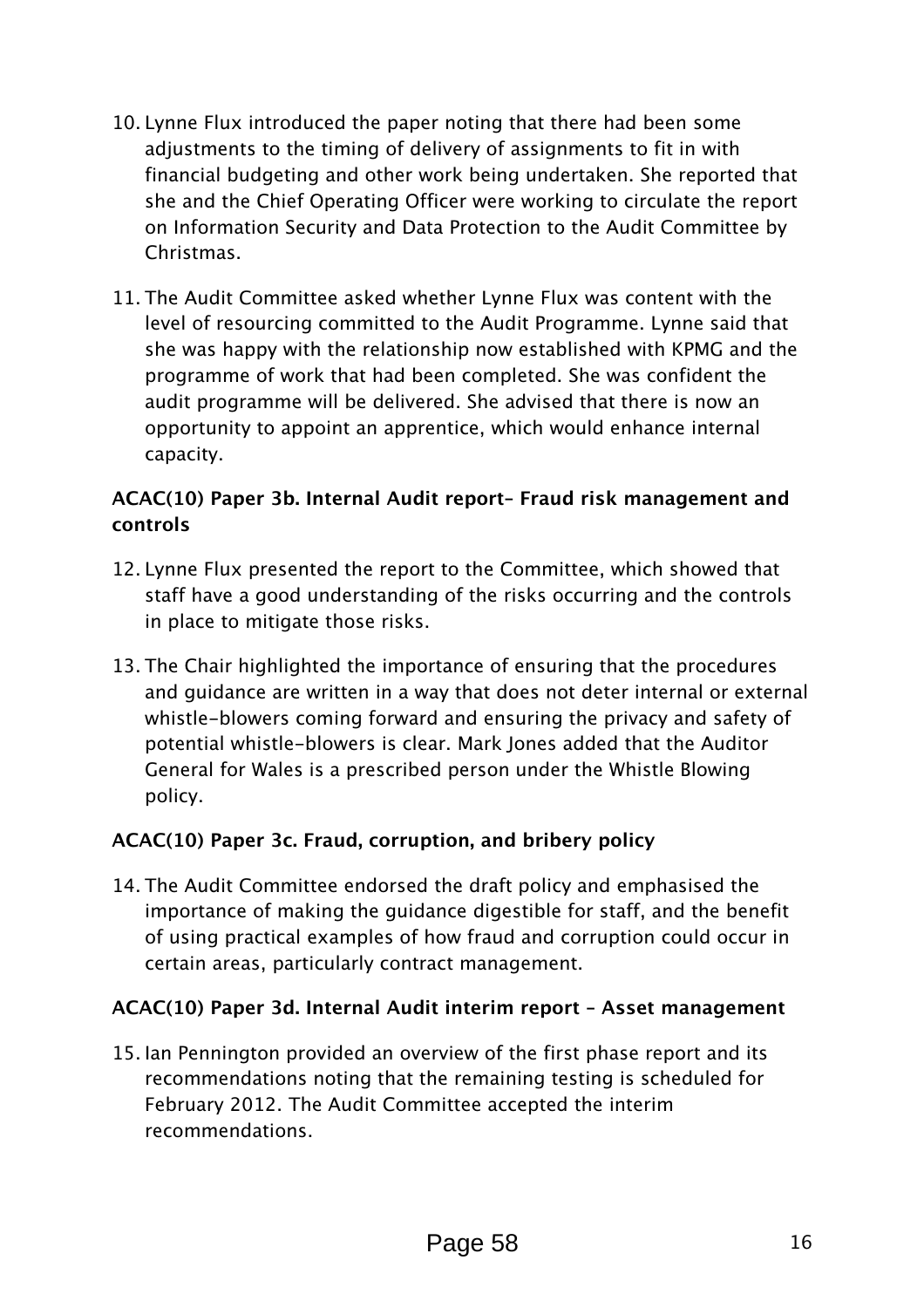#### ACAC(10) Paper 3e. Internal Audit update report – Management of website content

- *16. Lynne Flux outlined the findings. The review highlighted the importance of clear responsibility and ownership of content on the website. Lynne told the committee that work was underway to identify information owners and provide guidance and training to them, to ensure that timely updates are provided in a well controlled way.*
- *17. Tim Knighton suggested that the soon to be implemented Government Digital Service will provide a standard for public service websites and would be a good source of guidance for the Assembly's website. The Chair emphasised the necessity of ensuring that controls are in place for content and that the website manager has the authority to hold the information owners to account.*

#### ACAC(10) Paper 3f. Internal Audit report – Members' Allowances and Expenses

- *18. Lynne Flux introduced the report which was the first internal audit review of the controls covered by the new Determination. Generally, the controls operating through the Members' Business Support Team (MBS) were robust and effective.*
- *19. There were a few minor recommendations which focused on evidence rather than processes, and Lynne reported that the MBS team had begun to implement these. No inappropriate claims were identified. Mark Jones assured the Committee that the work the WAO would complete next year would cover a different sample of members.*
- *20. Overall, the Chair commented that there was more evidence of testing the risks and controls for 2011-12 than had been reported at the equivalent stage in 2010-11. He was encouraged by the work that had been completed on the audit programme.*

#### Item 4 - External Audit

#### ACAC(10) Paper 4a. Management Letter

*21. Mark Jones introduced the Management Letter which showed that the 2010-11 accounts were certified and laid in July this year, with no material errors. He commented that there was less in the Management Letter compared to earlier years due to continued improvements.*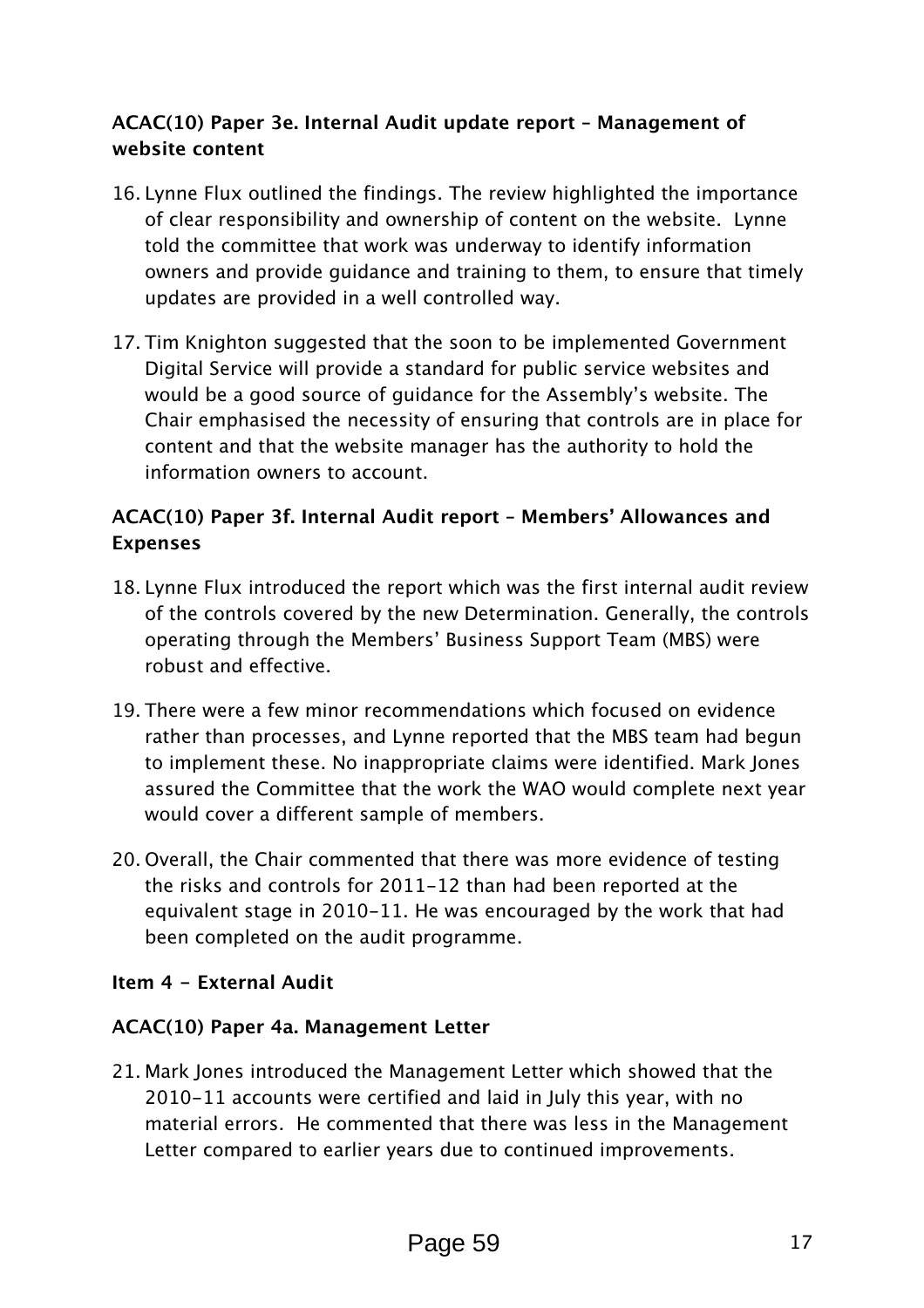- *22. Mark Jones commented on the reduction in retrospective purchase orders from 68% to 25%, but he felt that raising awareness and detailed guidance on the use of retrospective purchase orders could help to decrease this figure further. Other areas highlighted were the need for stronger documentation of virements, stronger disaster recovery testing, Logica user access to be tightened and specific access levels set for CODA. Appropriate management responses had been received in all instances.*
- *23. In response Nicola spoke of the positive discussion between finance officials and the WAO. She noted the further reduction in retrospective purchase orders and the work that had already been completed in addressing the management letter points. A brief discussion of the budget virement process followed.*

#### ACAC(10) Paper 4b. Draft 2011-12 Audit Outline

- *24. Richard Harries introduced the draft 2011/12 audit outline for agreement, a high level plan based on risk assessment. Richard reported that work with Internal Audit had informed the process and that they would ensure as much work as possible would be completed before year end.*
- *25. Richard advised there was no audit fee in the outline which normally*  would be included. The public sector fees were currently being *moderated at the WAO, but he assured the Committee that details of the proposed fee would be forwarded within the next few weeks.*
- *26. The Chair noted that a comprehensive set of risks had been included and the Audit Committee agreed the outline.*

#### Item 5 - Assembly Commission Governance

#### ACAC(10) Paper 5. Commission budget update

- *27. Nicola Callow introduced the update on the Commission's 2011-12 and 2012-13 budgets and Claire Clancy added that the Commission's new strategy and goals were set out in the draft budget and would guide service planning.*
- *28. Angela Burns explained that the budget was required to provide the outstanding parliamentary service necessary for the assembly and Assembly Members to meet expectations. The priority for the next four*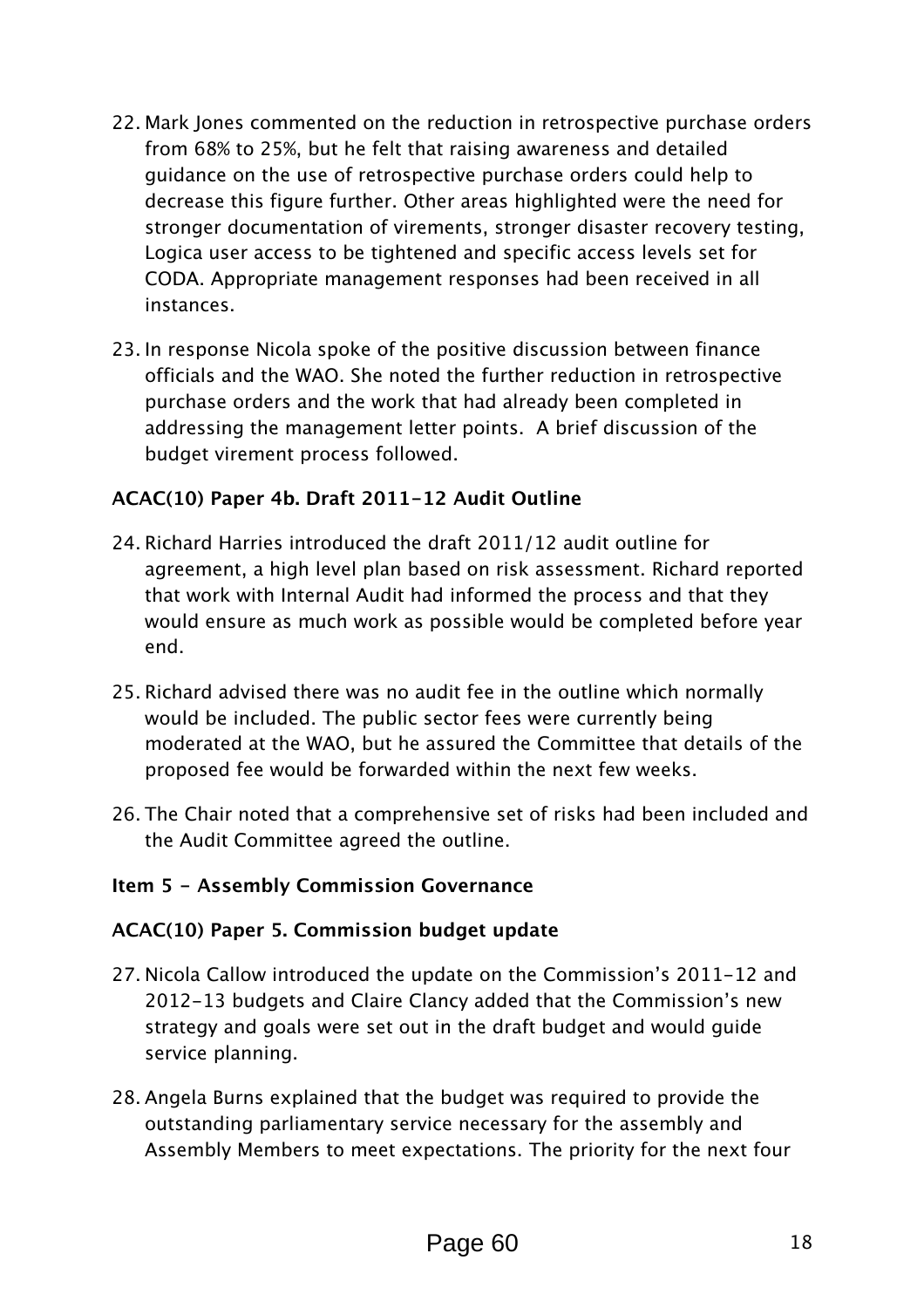*years would be to improve the understanding of the people of Wales of the Assembly.* 

#### Item 6 - Other items

#### ACAC(10) Paper 6a. Departures summary

*29. The Audit Committee agreed that it was useful to review the departure reports regularly, and noted it would be beneficial to include more detail about the extension of existing contracts where these are mentioned.* 

#### ACAC(10) Paper 6b. ACAC Forward work programme

*30. John Grimes asked the Committee to consider the forward work programme and advised that the draft agenda would be considered in January.* 

#### Item 7 - Private discussion with WAO

*31. The Committee held a private discussion with the representatives from the WAO and agreed there were no points for action.* 

#### Date of next meeting

*32. The next meeting will take place on 09 February 2012.*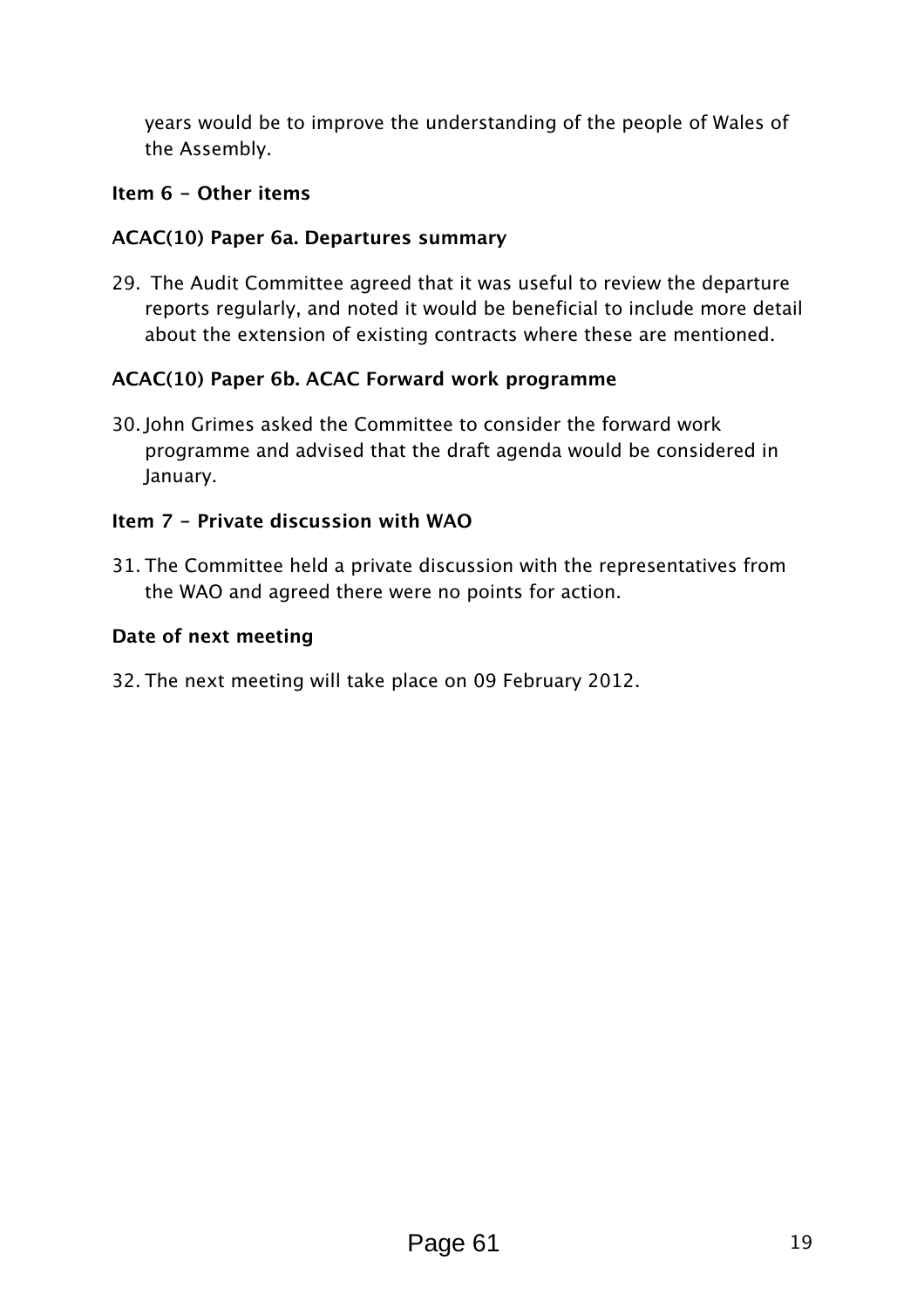AC(4)2012(1) (Paper 7)

Date: Thursday 2 February 2012 Time: 10:30-12:30 Venue: Presiding Officer's office Author name and contact number: Carys Evans, ext 8598

Cenedlaethol Cymru National Assembly for Wales

Agenda Item 7

# Assembly Commission rolling programme

| <b>Meeting</b><br>date | Agenda item                                             | Portfolio holder/lead<br>official                                    |
|------------------------|---------------------------------------------------------|----------------------------------------------------------------------|
| 8 Mar 12               | Assembly staff remuneration (tbc)                       | Peter Black/Steve<br>O'Donoghue                                      |
|                        | Framework for annual report and accounts<br>$2011 - 12$ | Angela Burns/Rhodri<br>Glyn Thomas/Non<br>Gwilym/Steve<br>O'Donoghue |
|                        | UNO benefits and savings six monthly review             | Peter Black/Dianne<br>Bevan                                          |
|                        | ICT strategy decision (tbc)                             | Peter Black/Dianne<br>Bevan                                          |
|                        | Draft budget strategy 2013-16                           | Angela Burns/Steve<br>O'Donoghue                                     |
|                        | Members' Pension Scheme Memorandum of<br>Understanding  | Angela Burns/Carys<br>Evans                                          |
|                        | Portfolio holder updates                                | Portfolio holders                                                    |
|                        | Rolling programme                                       | Secretariat                                                          |
| 10 May 12              | Draft budget strategy 2013-14                           | Angela Burns/Steve<br>O'Donoghue                                     |
|                        | Management Board report to the Commission               | <b>Claire Clancy</b>                                                 |
|                        | Rolling programme                                       | Secretariat                                                          |
| 28 Jun 12              | Sign off annual report and accounts 2011-12             | Presiding Officer/Claire<br>Clancy                                   |
|                        | Draft budget 2013-14                                    | Angela Burns/Steve<br>O'Donoghue                                     |
|                        | Portfolio holder updates                                | Portfolio holders                                                    |
|                        | Rolling programme                                       | Secretariat                                                          |
| 12 Jul 12              | Draft budget 2013-14                                    | Angela Burns/Steve<br>O'Donoghue                                     |